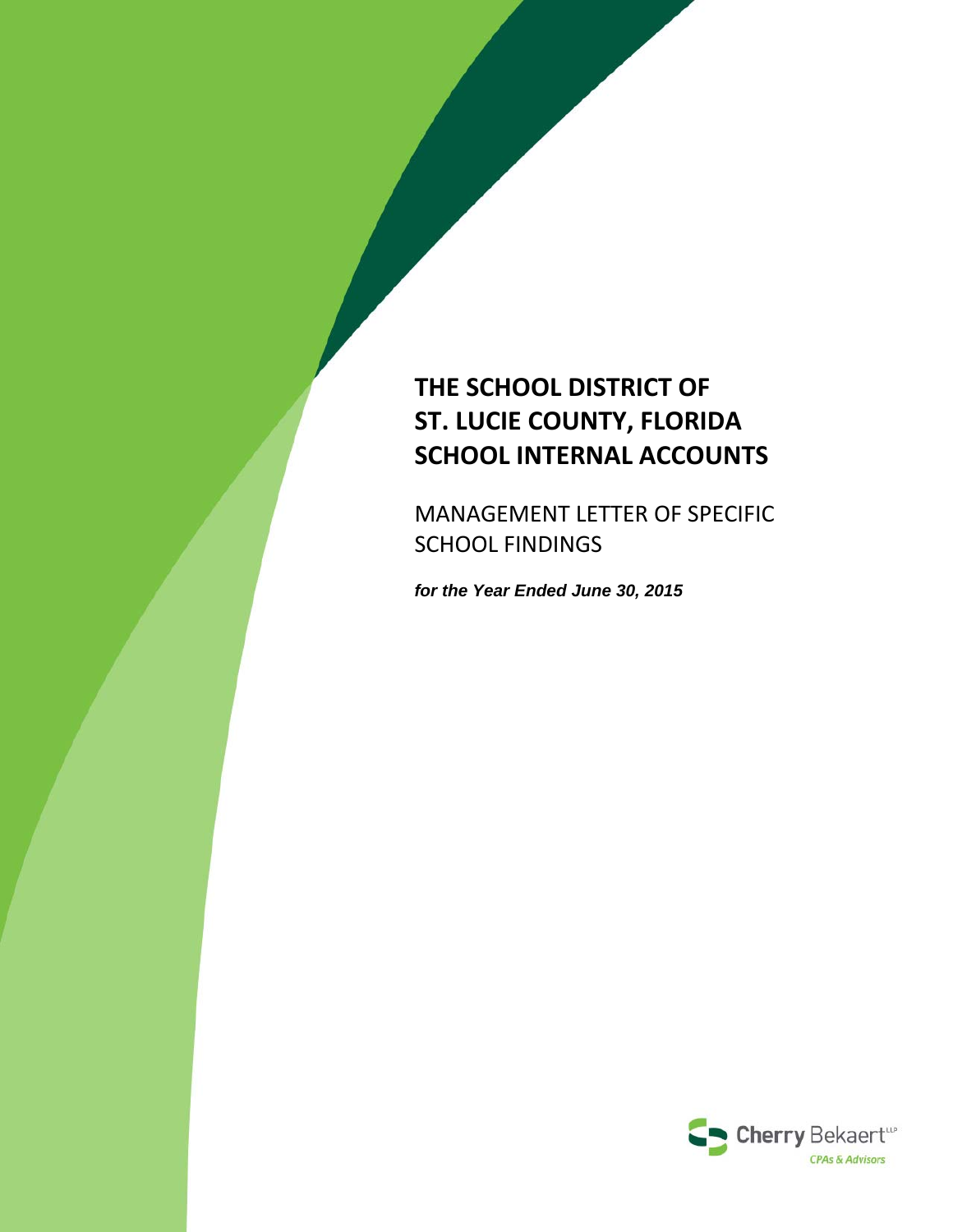

#### **Management Letter of Specific School Findings**

The School District of St. Lucie County, Florida Ft. Pierce, Florida

In planning and performing our audit of the financial statements of the School District of St. Lucie County, Florida (the District) School Internal Accounts ("School Internal Accounts") as of and for the year ended June 30, 2015, in accordance with auditing standards generally accepted in the United States of America, we considered the District's internal control over financial reporting (internal control) as a basis for designing our auditing procedures for the purpose of expressing our opinion on the School Internal Funds financial statement, but not for the purpose of expressing an opinion on the effectiveness of the District's internal control. Accordingly, we do not express an opinion on the effectiveness of the District's internal control.

A *deficiency in internal control* exists when the design or operation of a control does not allow management or employees, in the normal course of performing their assigned functions, to prevent, or detect and correct misstatements on a timely basis. A *material weakness* is a deficiency, or combination of deficiencies, in internal control, such that there is a reasonable possibility that a material misstatement of the entity's financial statements will not be prevented, or detected and corrected on a timely basis. A *significant deficiency* is a deficiency, or a combination of deficiencies, in internal control that is less severe than a material weakness, yet important enough to merit attention by those charged with governance.

Our consideration of internal control was for the limited purpose described in the first paragraph of this section and was not designed to identify all deficiencies in internal control that might be material weaknesses or significant deficiencies. Given these limitations, during our audit we did not identify any deficiencies in internal control that we consider to be material weaknesses, as defined above. However, material weaknesses may exist that have not been identified.

However, during our audit we became aware of several matters that are opportunities for strengthening internal controls and operating efficiency. Our comments regarding these matters are provided on pages 2 through 40.

We wish to thank the District's finance and accounting personnel and others involved in the conduct of the audit for their courtesy and cooperation.

This communication is intended solely for the information and use of the District, management and applicable state agencies, and is not intended to be and should not be used by anyone other than these specified parties.

Nerry Behart LLP

Orlando, Florida December 9, 2015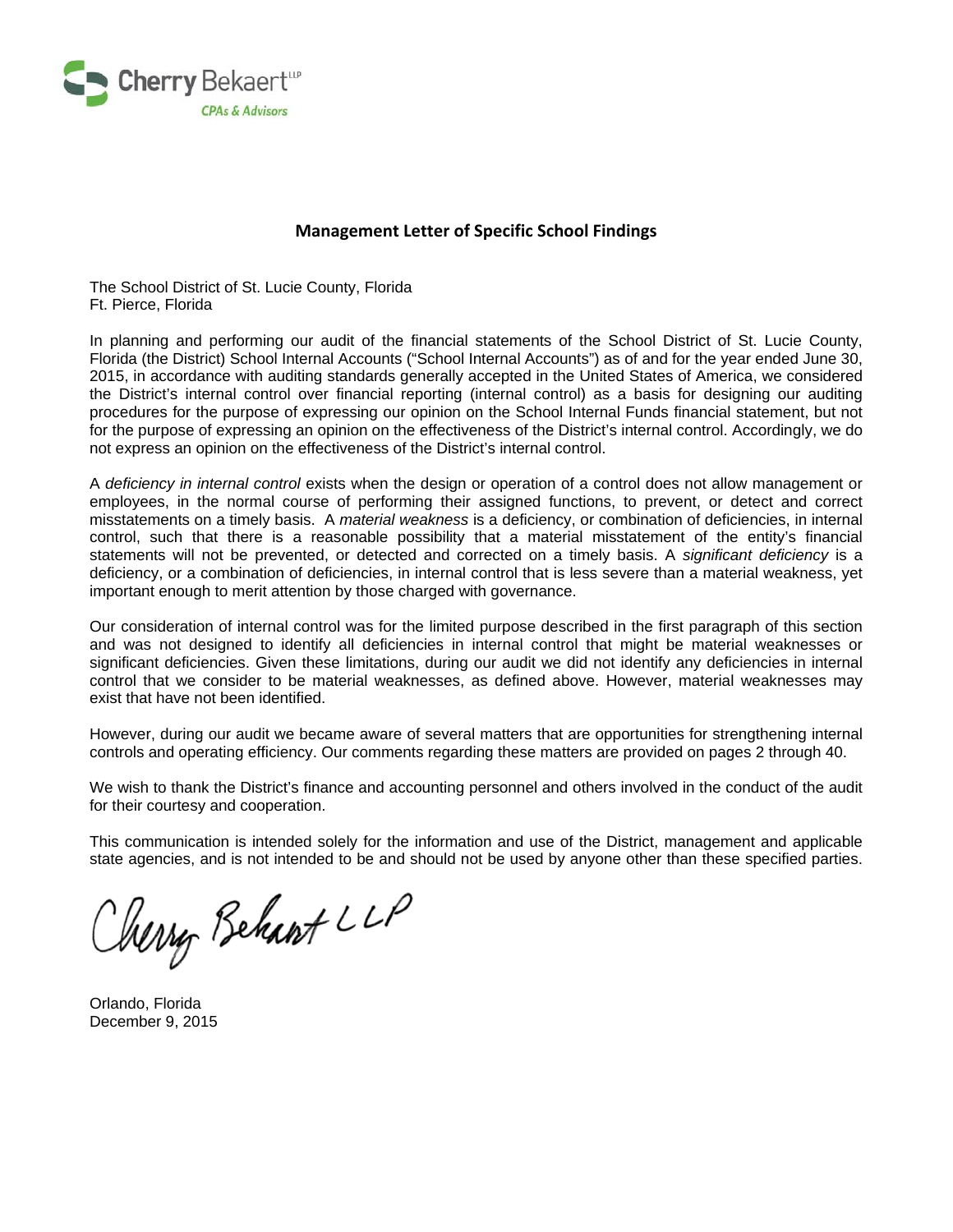# **Bayshore Elementary**

### **Current year new comments:**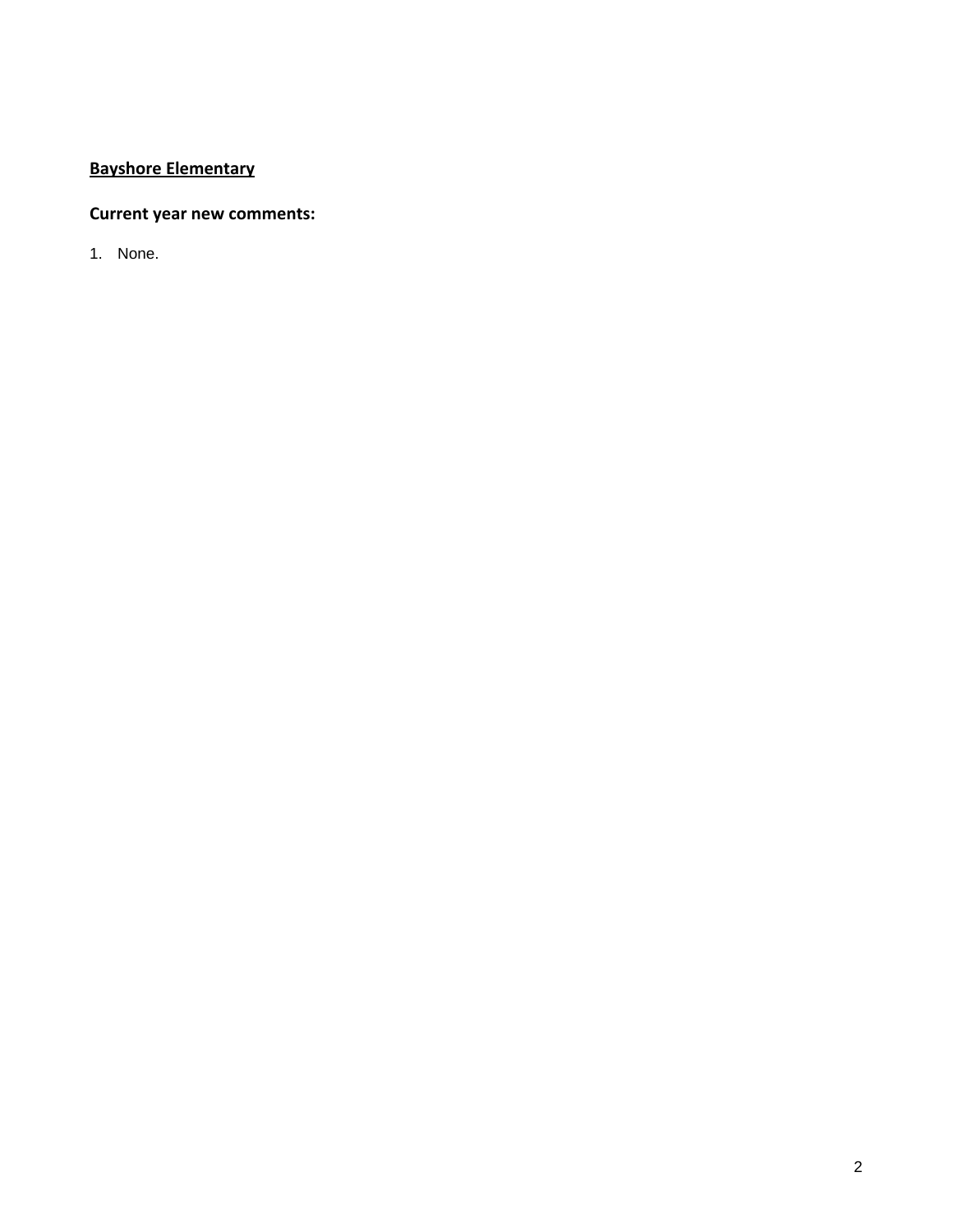# **Dale Cassens Educational Complex**

### **Current year new comments:**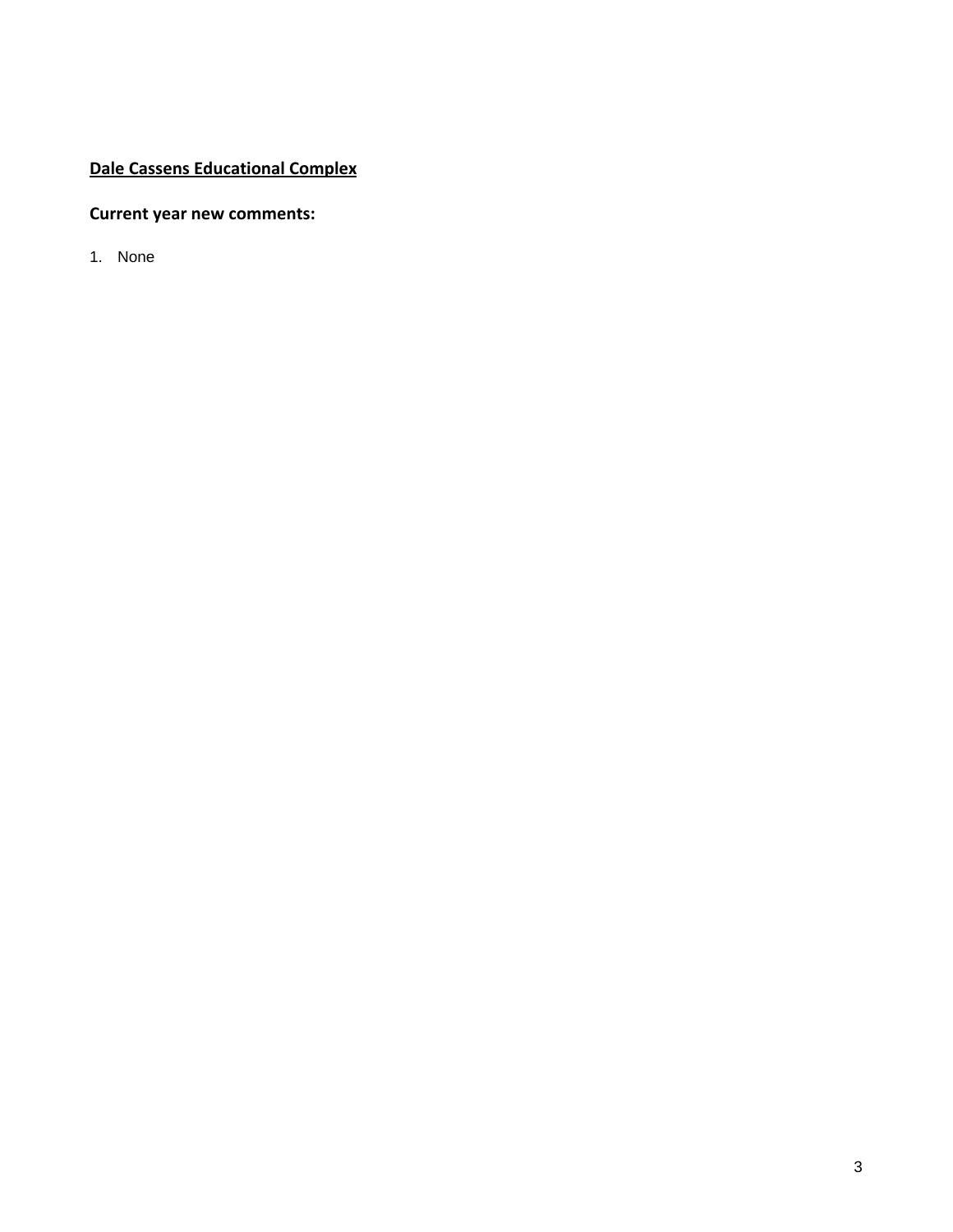#### **Fairlawn Elementary**

#### **Repeated comments from prior year:**

1. Money collected by a teacher on 4/17/15 for student receipt number 1015432 (official receipt number 2813) amounting to \$17.00 was not turned in to the front office until 4/23/15, four days later. School Board Policy (A Principal's Manual for Internal Accounting) states that collections made outside of the school office must be turned in to the school office no later than the next business day.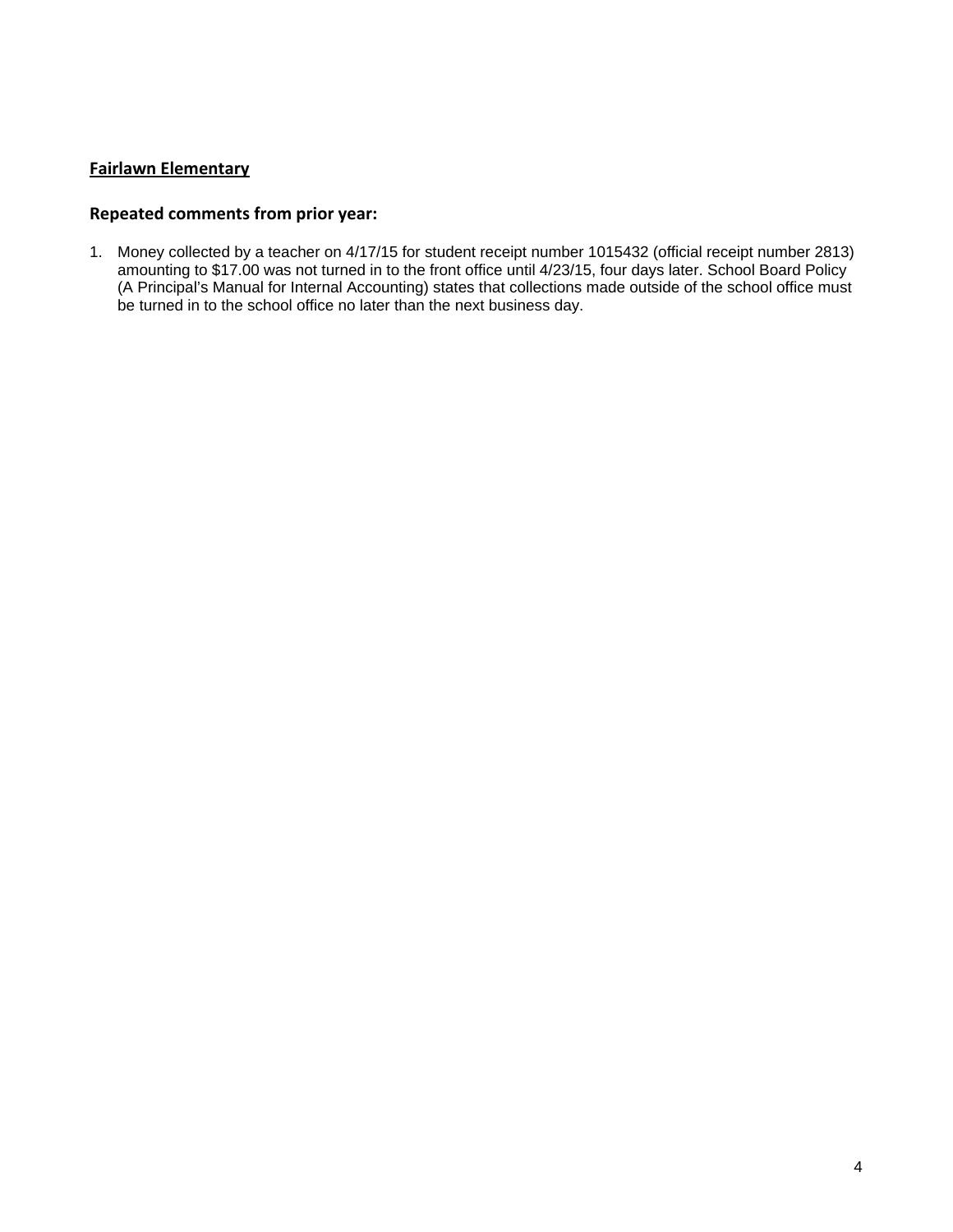#### **Floresta Elementary**

#### **Repeated comments from prior year:**

1. Multiple monthly Principal's Reports and bank reconciliation reports were not completed and authorized timely. The July reports were completed and reviewed on 08/27/14, the August reports were completed and reviewed on 09/24/14, and the February reports were completed and reviewed on 3/23/15. School Board Policy (A Principal's Manual for Internal Accounting) states that Principal's Reports and bank reconciliation reports are to completed and reviewed by the 20th of the following month.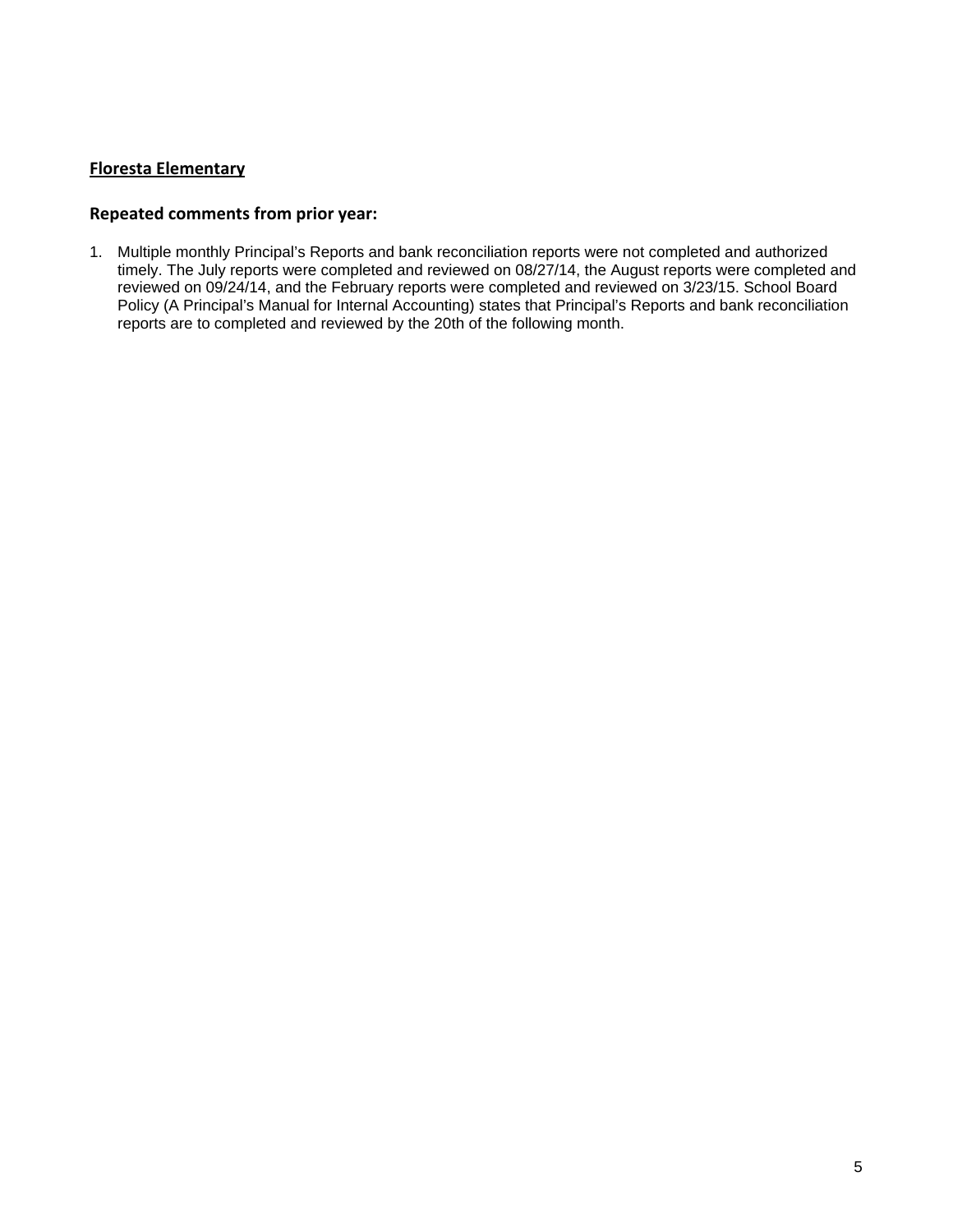# **Frances K. Sweet Elementary**

### **Current year new comments:**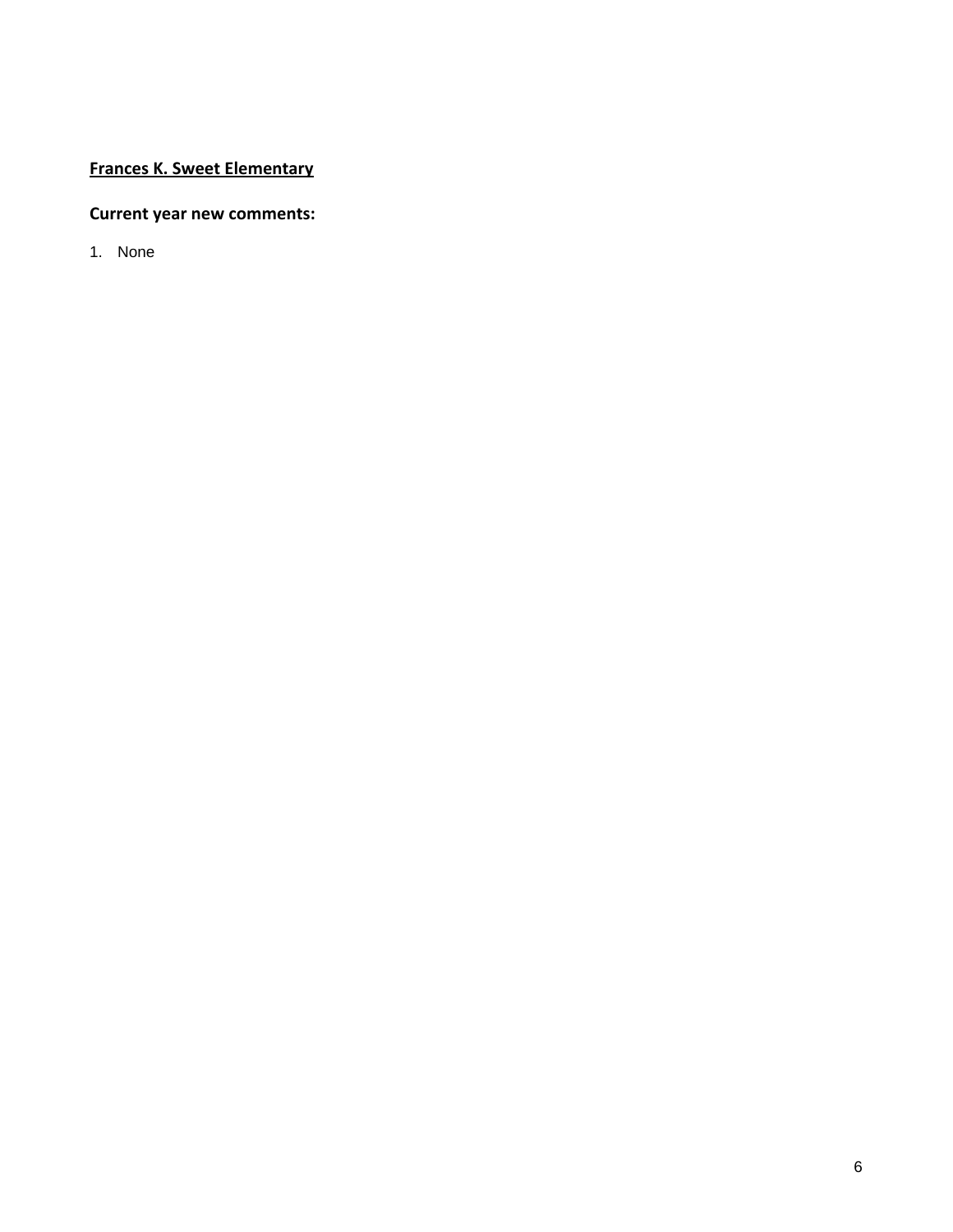#### **Lakewood Park Elementary**

#### **Repeated comments from prior year:**

- 1. No sales tax documentation was provided for PTO fundraisers in which shirts and carnations were bought and resold; it could not be determined whether sales taxes were paid or not. School Board Policy (A Principal's Manual for Internal Accounting) states that if items are purchased to resell, they are subject to tax.
- 2. Fundraiser Financial Forms were not completed for any fundraisers. School Board Policy (A Principal's Manual for Internal Accounting) states that a financial report must be filed with the principal after each fundraising activity.
- 3. Money collected by a teacher for student receipt number 443311 (official receipt number 274537), amounting to \$10, was not turned in to the front office timely. The money for this receipt was held for 4 business days. School Board Policy (A Principal's Manual for Internal Accounting) states that collections made outside of the school office must be turned in to the school office no later than the next business day.
- 4. Requests for Fundraising Activity forms were not completed for the Fall Fundraiser, Jeans Day, and Spirit Shirt Sale. Therefore, formal approval by the sponsor and principal could not be determined. School Board Policy (A Principal's Manual for Internal Accounting) states that each fundraising activity must be approved by the organization sponsor and the principal.

#### **Current year new comments:**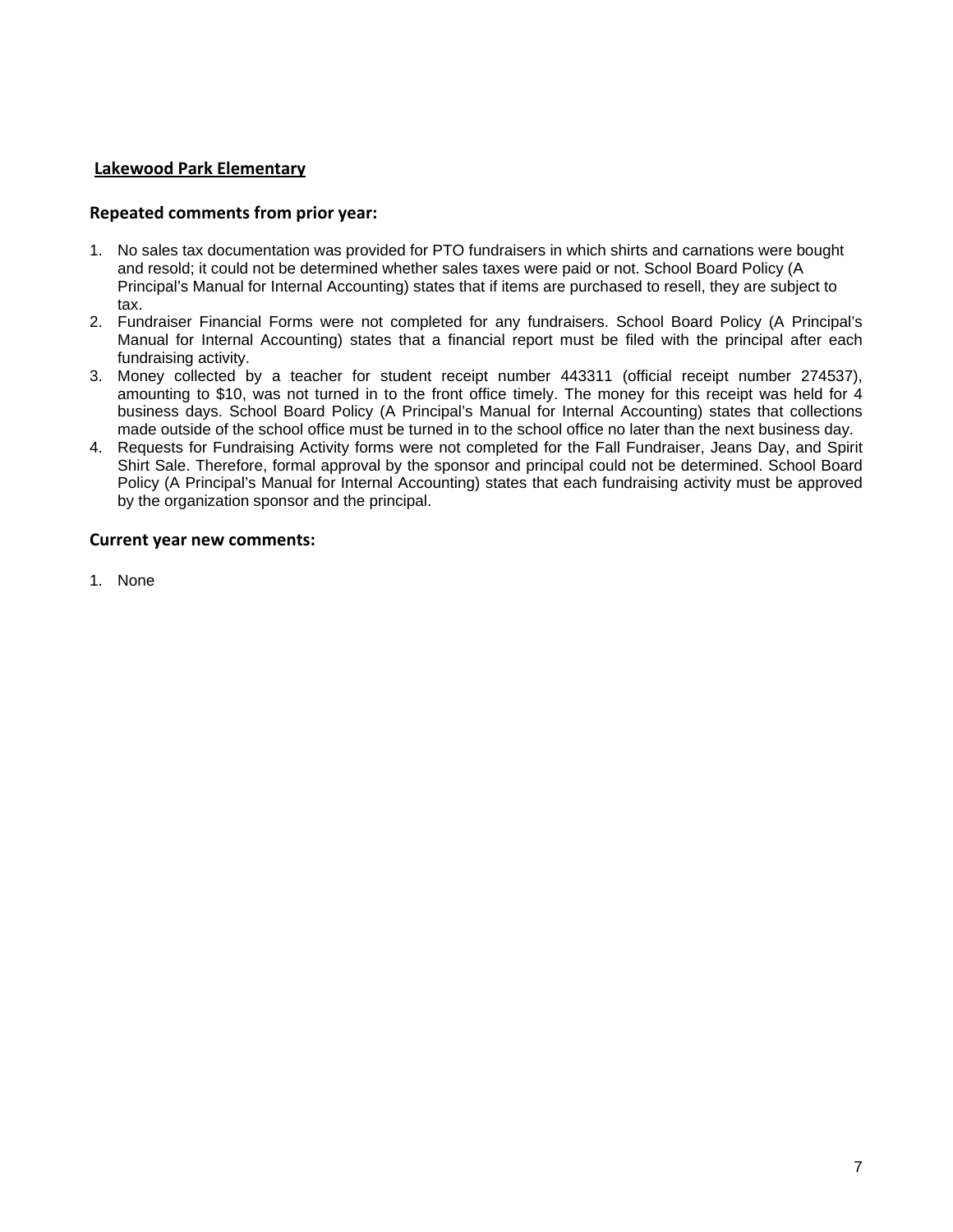# **Lawnwood Elementary**

# **Current year new comments:**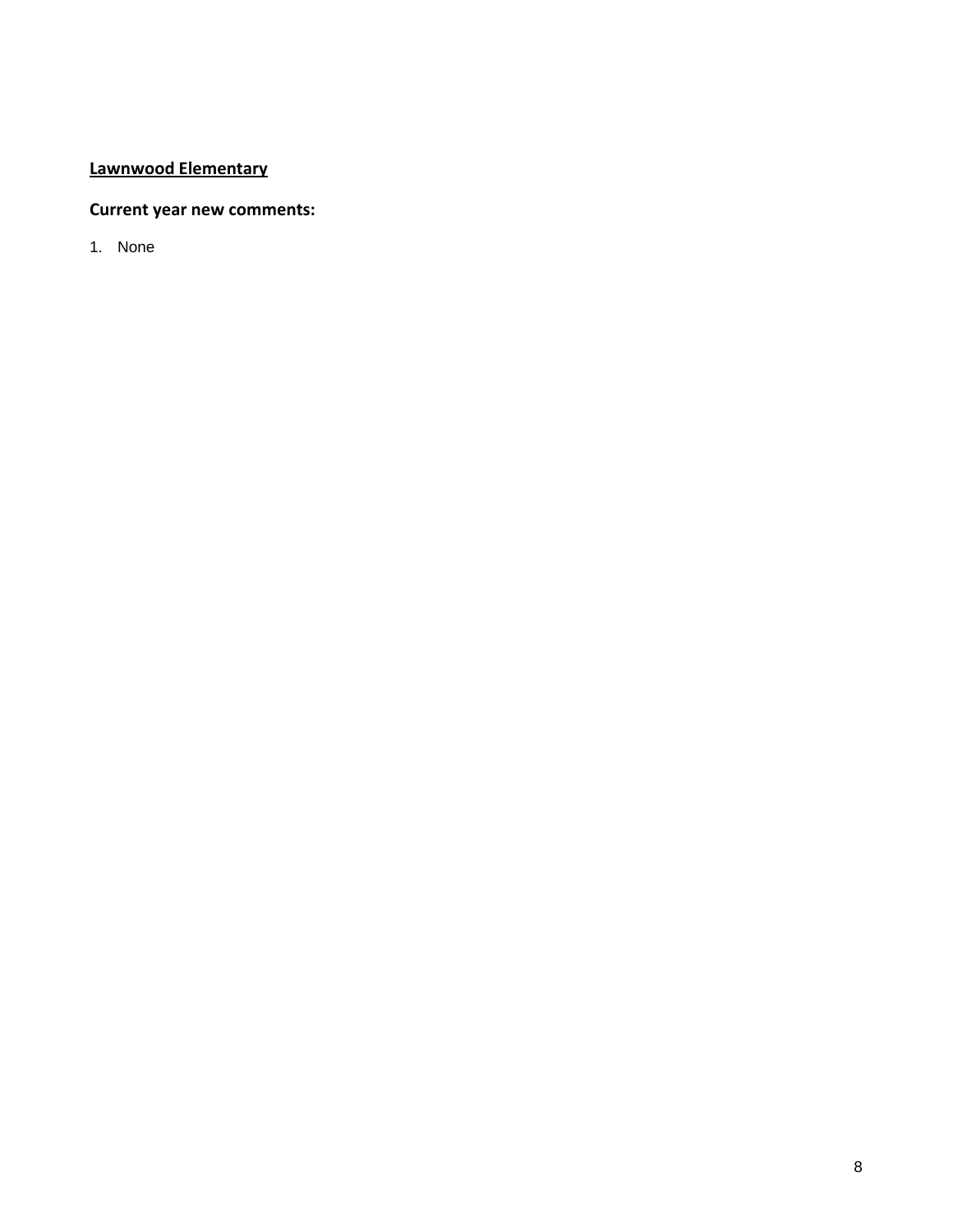# **Mariposa Elementary**

### **Current year new comments:**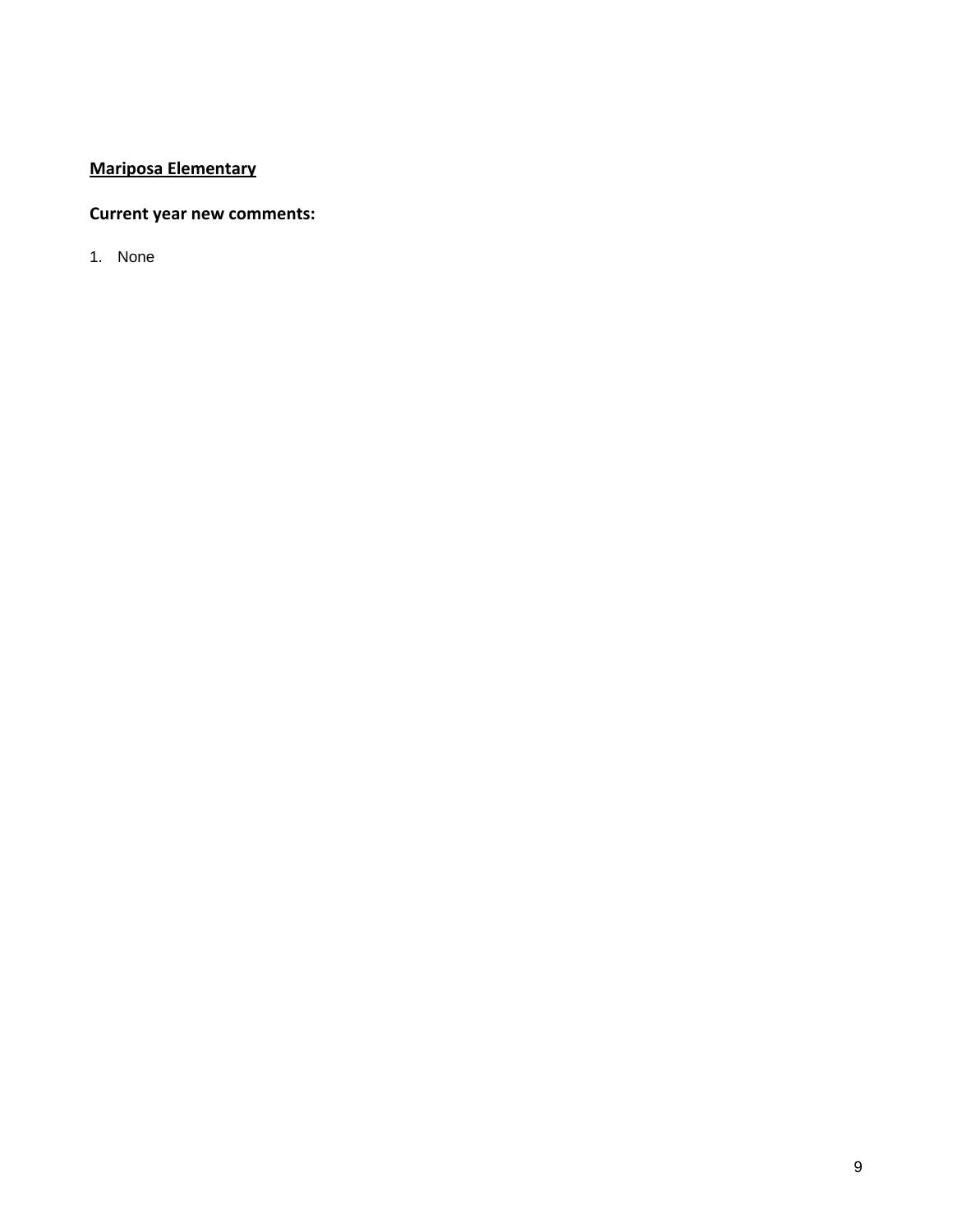#### **Morningside Elementary**

#### **Repeated comments from prior year:**

- 1. Monthly Principal's Reports and bank reconciliation reports were not always completed and authorized timely. The February reports were completed and reviewed on March 23, 2015. School Board Policy. (A Principal's Manual for Internal Accounting) states that Principal's Reports and bank reconciliation reports are to completed and reviewed by the  $20<sup>th</sup>$  of the following month.
- 2. Money collected by a teacher on 10/31/14 for student receipt number 1050269 (official receipt number 3364) amounting to \$5.00 was not turned in to the front office until 11/25/14, 18 business days later. School Board Policy (A Principal's Manual for Internal Accounting) states that collections made outside of the school office must be turned in to the school office no later than the next business day.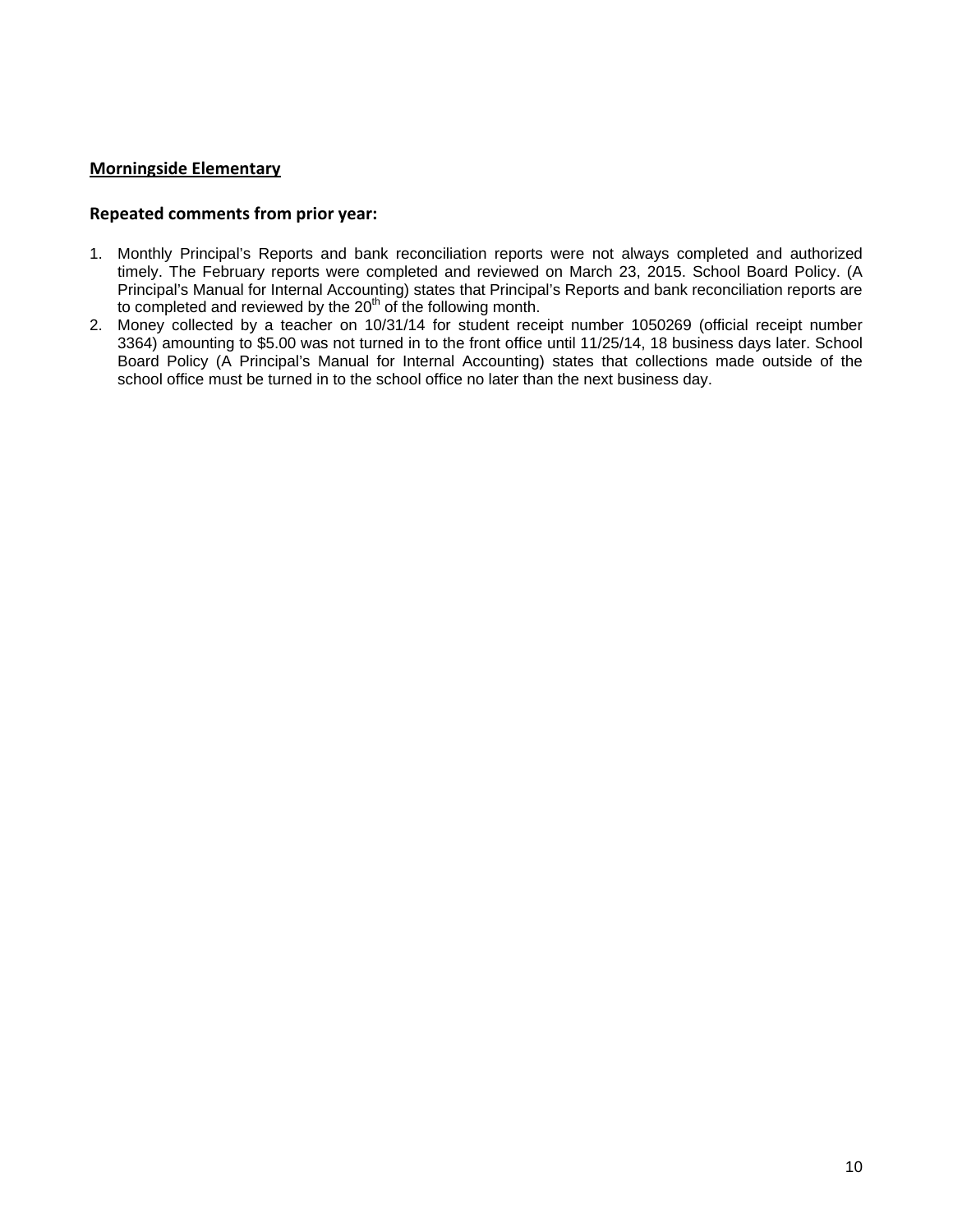# **Parkway Elementary**

### **Current year new comments:**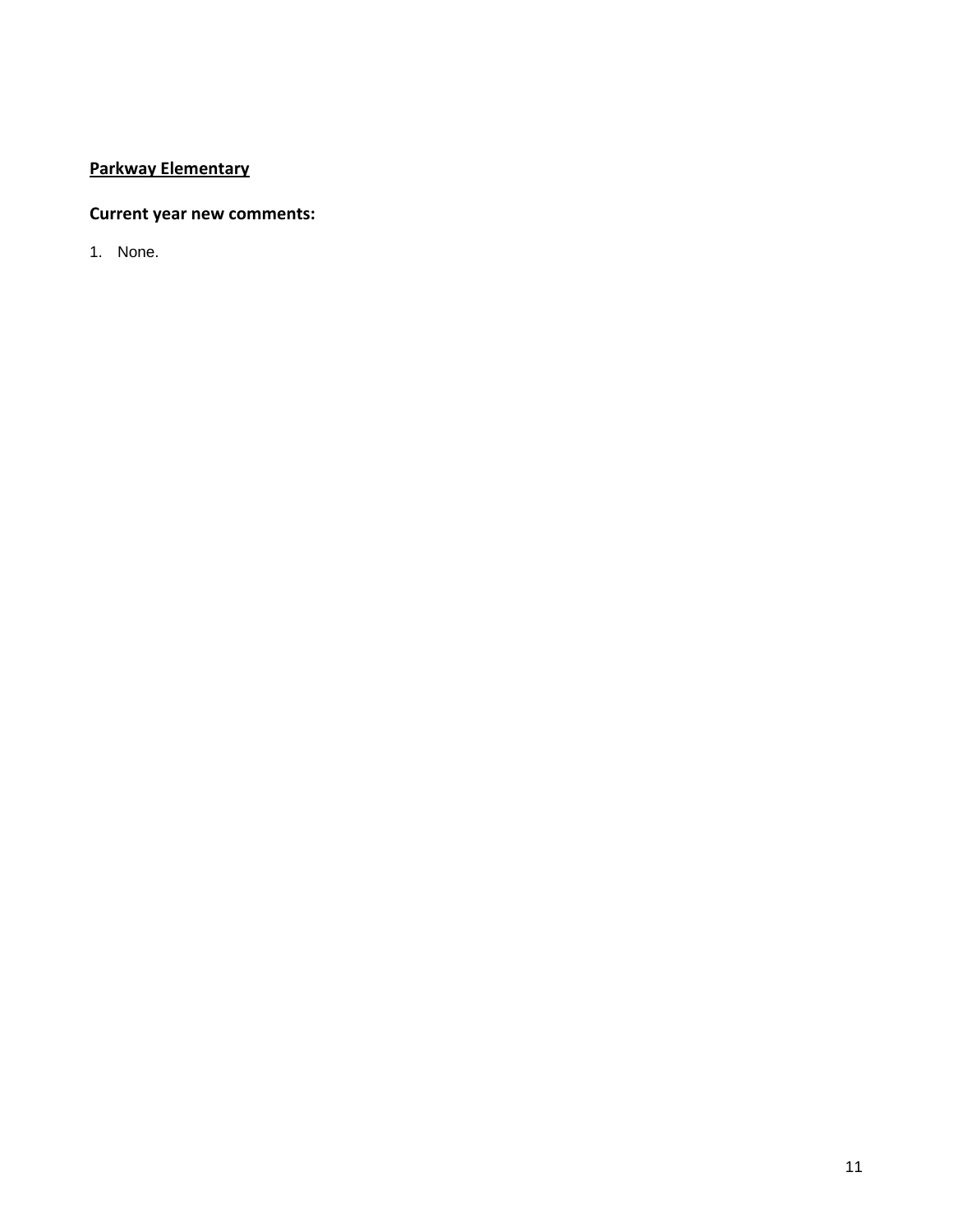### **Rivers Edge Elementary**

#### **Current year new comments:**

1. Sales tax was not paid for a Kindergarten fundraiser in which Jack O-Lantern necklaces were bought and resold. School Board Policy (A Principal's Manual for Internal Accounting) states that if items are purchased to resell, they are subject to tax.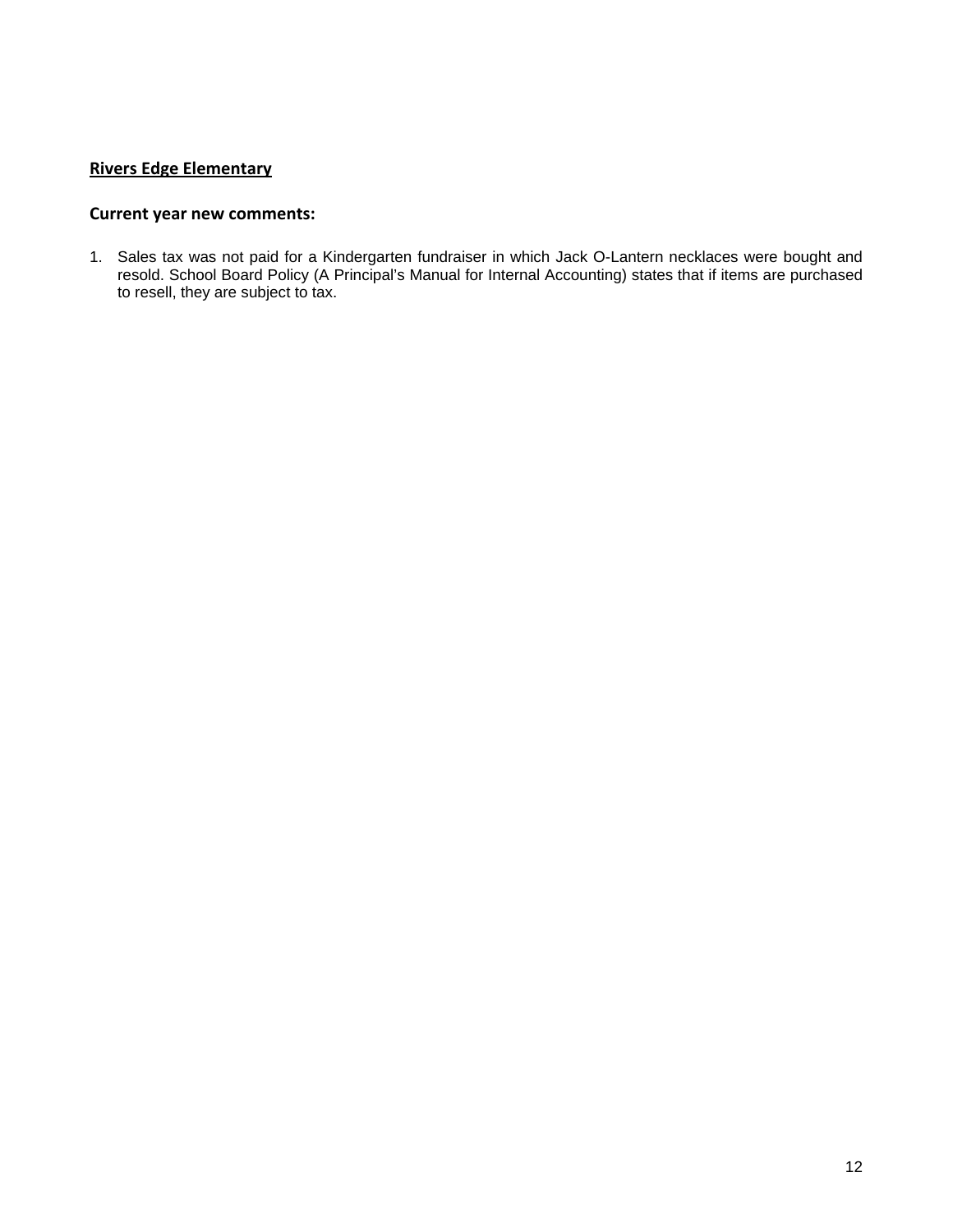#### **Savanna Ridge Elementary**

#### **Repeated comments from prior year:**

- 1. A Request for Fundraising Activity forms was not completed for an Enjoy the City Fundraiser and, therefore, approval by the sponsor and principal could not be determined. School Board Policy (A Principal's Manual for Internal Accounting) states that each fundraising activity must be approved by the organization sponsor and the principal.
- 2. A Reconciliation Fundraiser Financial Form was not completed for a PTO fundraiser. School Board Policy (A Principal's Manual for Internal Accounting) states that a financial report must be filed with the principal after each fundraising activity.
- 3. Money collected by a teacher for student receipt number 920785 (official receipt number 358814) amounting to \$10.00 was not turned in to the front office until 11 business days later, student receipt number 1160275 (official receipt number 358775) amounting to \$8.00 was not turned in to the front office until 3 business days later, student receipt number 920812 (official receipt number 358775) amounting to \$110.00 was not turned in to the front office until 4 business days later. School Board Policy (A Principal's Manual for Internal Accounting) states that collections made outside of the school office must be turned in to the school office no later than the next business day.

- 1. Student receipts books were not always used correctly, which made it difficult to reconcile them back to the Reports of Monies Collected. Redbook- Chapter 8, Section III, paragraph 1.4, states that all money collected by the school must be substantiated by pre-numbered receipts, consecutively numbered class receipt records, reports of monies collected, pre-numbered tickets, reports of tickets issued and sold, or other auditable records.
- 2. Check number 2639 for \$344.00 was approved by a check requisition form that was dated after the check date, which indicated there was no written approval prior to the purchase. School Board Policy (A Principal's Manual for Internal Accounting) states that prior to issuing a check, a check requisition/request form must be completed and signed by the principal, appropriate sponsor, and student officer.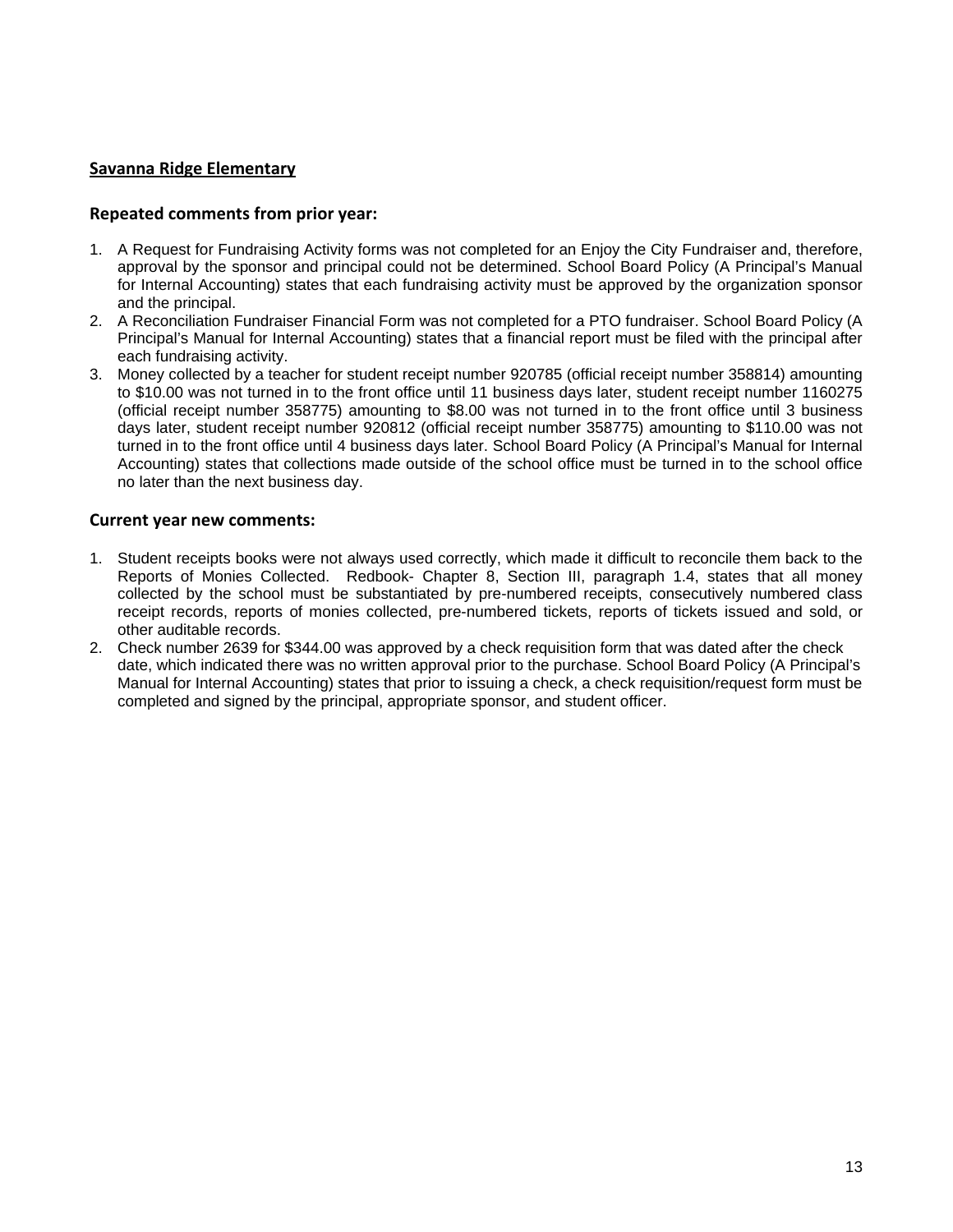# **St. Lucie Elementary**

# **Current year new comments:**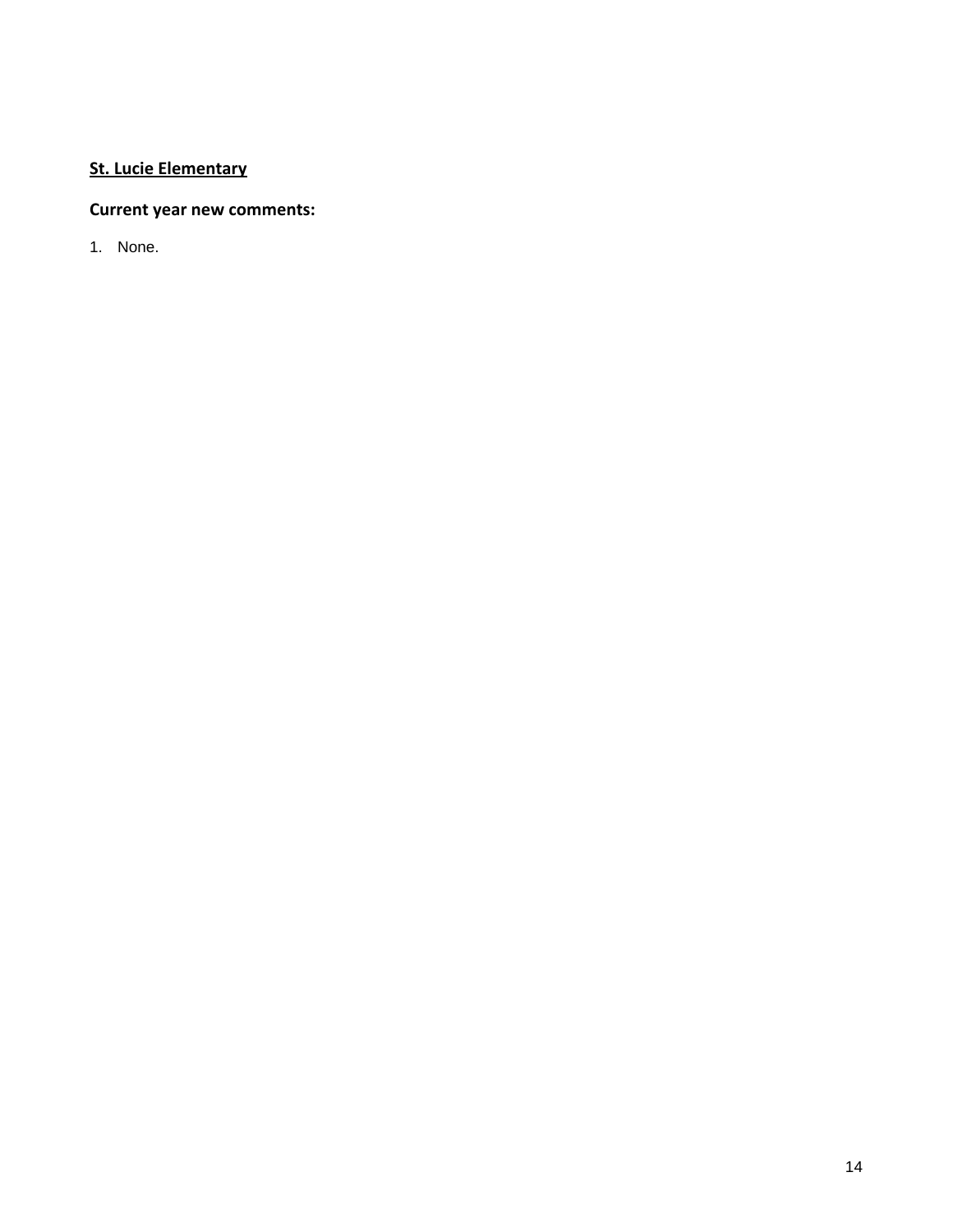#### **Village Green Elementary**

- 1. Money collected by a teacher for student receipt number 1120539 (official receipt number 1492) amounting to \$60.00 was not turned in to the front office until 2 business days later, and money collected by a teacher for student receipt number 1121414 (official receipt number 1624) amounting to \$8.00 was not turned in to the front office until 4 business days later. School Board Policy (A Principal's Manual for Internal Accounting) states that collections made outside of the school office must be turned in to the school office no later than the next business day.
- 2. Reconciliation Fundraiser Financial Forms were not completed for two PTO fundraisers. School Board Policy (A Principal's Manual for Internal Accounting) states that a financial report must be filed with the principal after each fundraising activity.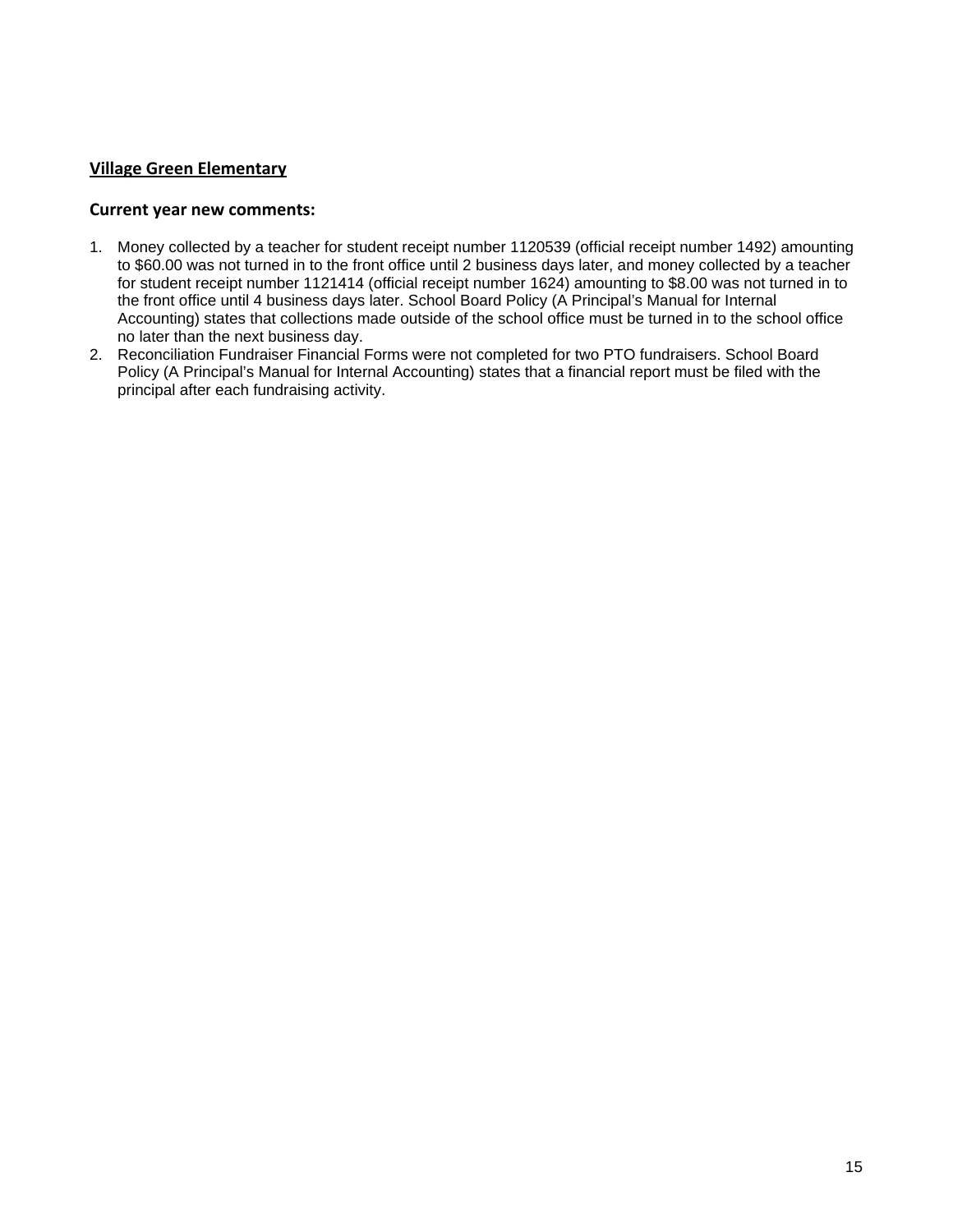#### **Weatherbee Elementary**

#### **Repeated comments from prior year:**

- 1. Money collected by a teacher for student receipt number 981627 (official receipt number 613) amounting to \$6.00 was not turned in to the front office until 12 business days later. School Board Policy (A Principal's Manual for Internal Accounting) states that collections made outside of the school office must be turned in to the school office no later than the next business day.
- 2. Fundraiser Financial Forms were not completed for a Candy Cane and a Picture with Santa fundraiser. School Board Policy (A Principal's Manual for Internal Accounting) states that a financial report must be filed with the principal after each fundraising activity.
- 3. Sales tax was not paid for a PBS fundraiser in which candy canes were bought and resold. School Board Policy (A Principal's Manual for Internal Accounting) states that if items are purchased to resell, they are subject to tax.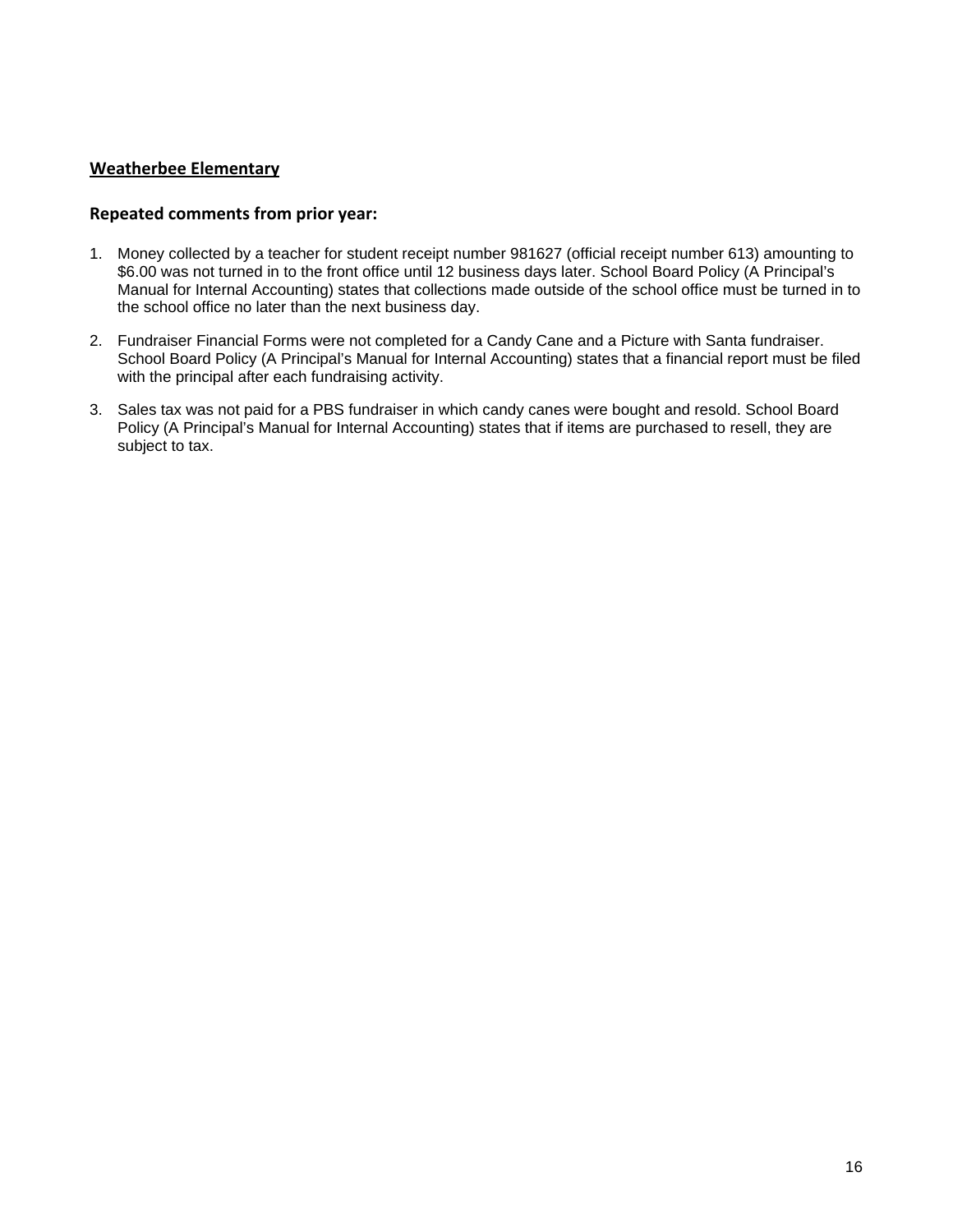# **White City Elementary**

### **Current year new comments:**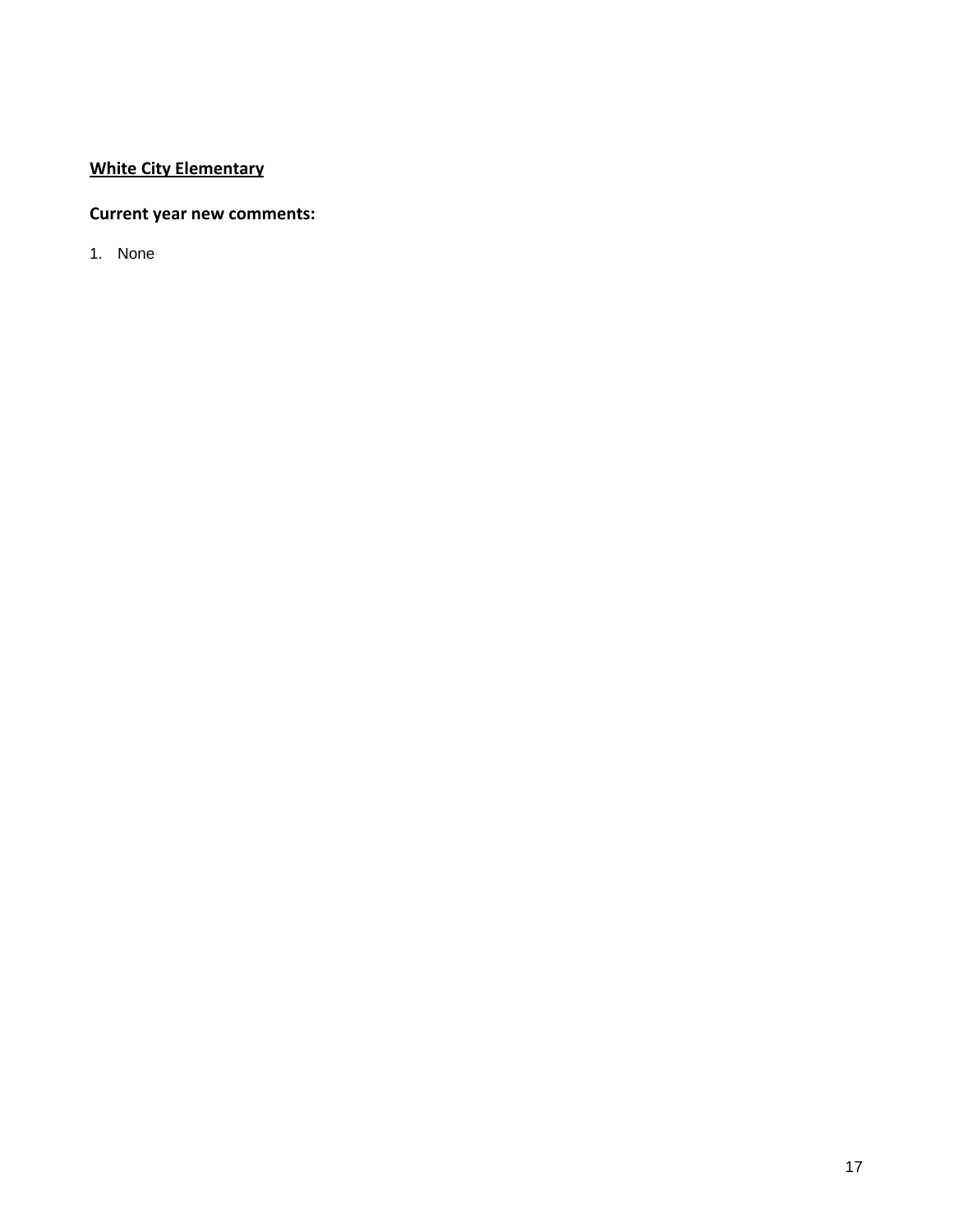#### **Windmill Point Elementary**

#### **Repeated comments from prior year:**

- 1. Not all monthly Principal's Reports and bank reconciliation reports were completed and authorized timely. The August reports were completed and reviewed on 10/2/14, October reports were completed and reviewed on 12/17/14, February reports were completed and reviewed on 5/22/15, March reports were completed and reviewed on 6/11/15, April reports were completed and reviewed on 6/25/15, and May reports were completed and reviewed on 6/25/15. School Board Policy (A Principal's Manual for Internal Accounting) states that Principal's Reports and bank reconciliation reports are to completed and reviewed by the  $20<sup>th</sup>$  of the following month.
- 2. Fundraiser Financial Forms were not completed for PTO fundraisers. School Board Policy (A Principal's Manual for Internal Accounting) states that a financial report must be filed with the principal after each fundraising activity.

- 1. Money collected by the bookkeeper on 6/8/15 relating to official receipt number 3316, amounting to \$45 was held by the bookkeeper until 6/15/15, six working days. School Board Policy (A Principal's Manual for Internal Accounting) states that funds collected must be deposited within five working days after receipt and are to not be held over holidays and breaks.
- 2. Money collected by a teacher for student receipt number 759214 (official receipt number 3316) amounting to \$15.00 was not turned in to the front office until 4 days later. School Board Policy (A Principal's Manual for Internal Accounting) states that collections made outside of the school office must be turned in to the school office no later than the next business day.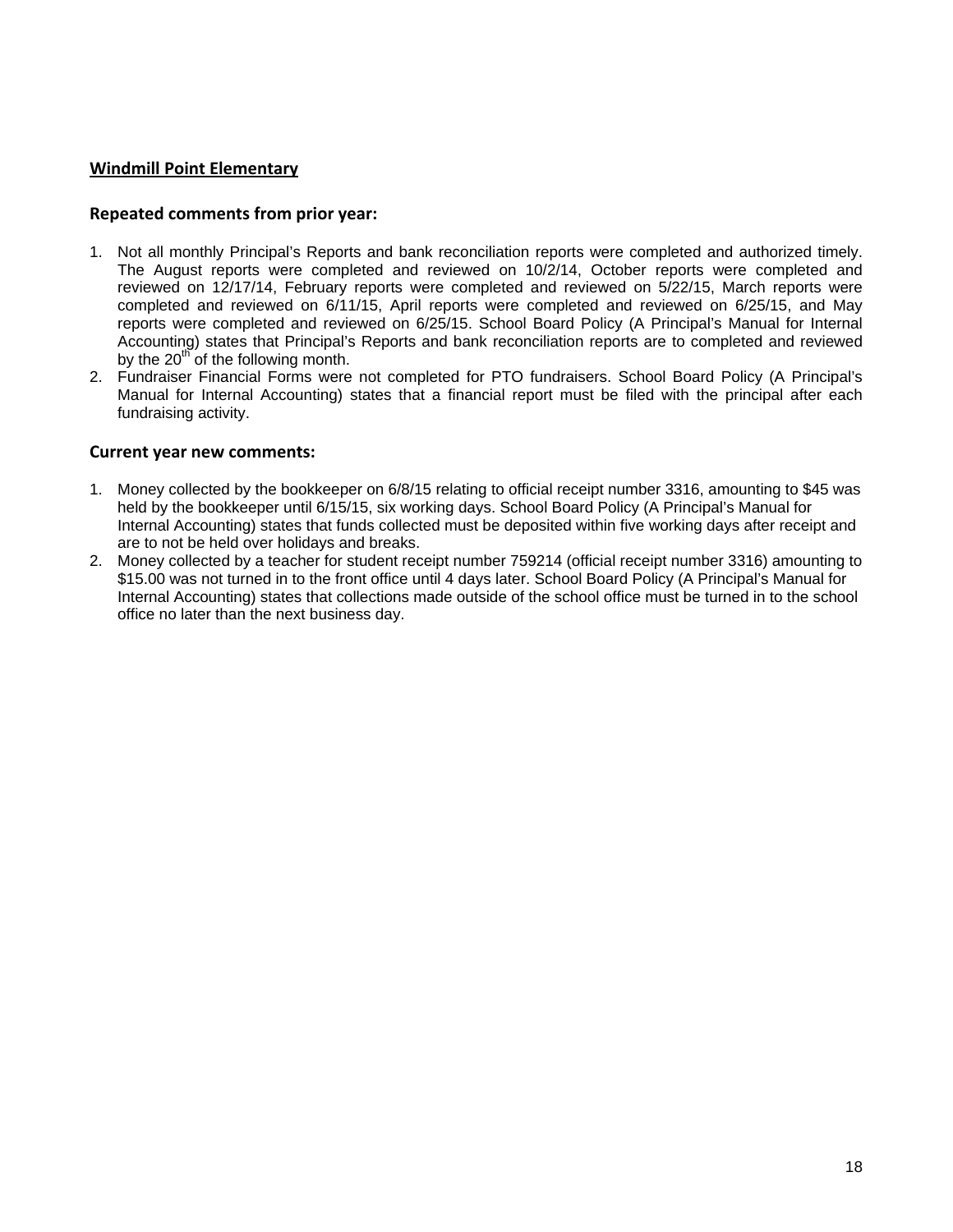### **Allapattah Flats K‐8**

#### **Repeated comments from prior year:**

1. Money collected by a teacher for student receipt number 1145381 (official receipt number 2988) amounting to \$7.00 was not turned in to the front office until 5 business days later. School Board Policy (A Principal's Manual for Internal Accounting) states that collections made outside of the school office must be turned in to the school office no later than the next business day.

#### **Current year new comments**:

1. Check number 3057 for \$276.00 was approved by a check requisition form that was signed for approval by only one person. School Board Policy (A Principal's Manual for Internal Accounting) states that prior to issuing a check, a check requisition/request form must be completed and signed by the principal, appropriate sponsor, and student officer.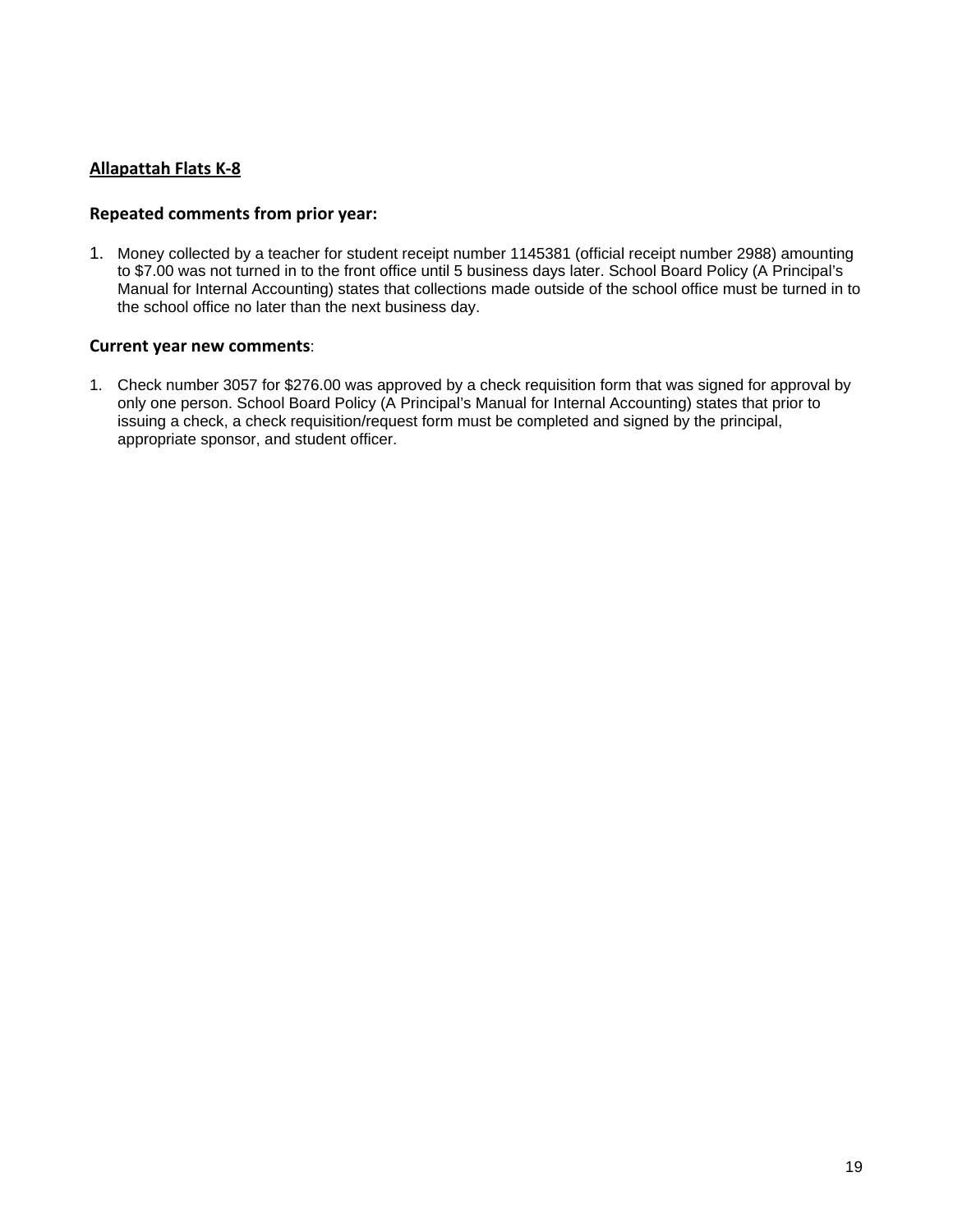### **C. A. Moore**

#### **Repeated comments from prior year:**

- 1. Money collected by a teacher on 1/26/15 for student receipt number 506483 (official receipt number 507044) amounting to \$25.00 was not turned in to the front office until 2/10/15, 11 business days later. Money collected by a teacher on 4/24/15 for student receipt number 987083 (official receipt number 507051) amounting to \$10.00 was not turned in to the front office until 5/5/15, 8 business days later. School Board Policy (A Principal's Manual for Internal Accounting) states that collections made outside of the school office must be turned in to the school office no later than the next business day.
- 2. Multiple monthly Principal's Reports and bank reconciliation reports were not completed and authorized timely. The April reports were completed and reviewed on 5/21/15 and the May reports were completed and reviewed on 07/14/15. School Board Policy (A Principal's Manual for Internal Accounting) states that Principal's Reports and bank reconciliation reports are to completed and reviewed by the  $20<sup>th</sup>$  of the following month.
- 3. Fundraiser Financial Forms were not completed for a Principal's Account Teacher Night at McDonald's and a PTO Jeans Day. School Board Policy (A Principal's Manual for Internal Accounting) states that a financial report must be filed with the principal after each fundraising activity.

- 1. The Report of Monies Collected form was not completed for official receipt number 507045 for \$205.00. School Board Policy (A Principal's Manual for Internal Accounting) states both the teacher and bookkeeper agree to the amount written on the form and both the teacher and the bookkeeper sign and date the form at the bottom.
- 2. Check number 2028 for \$27.00, 2064 for \$38.13, and 1009 for \$76.96 was approved by a check requisition form that was dated after the check date, which indicated there was no written approval prior to the purchase. School Board Policy (A Principal's Manual for Internal Accounting) states that prior to issuing a check, a check requisition/request form must be completed and signed by the principal, appropriate sponsor, and student officer.
- 3. Check number 2028 for \$27.00 was approved by a check requisition form that only contained one signature. School Board Policy (A Principal's Manual for Internal Accounting) states that prior to issuing a check, a check requisition/request form must be completed and signed by the principal, appropriate sponsor, and student officer.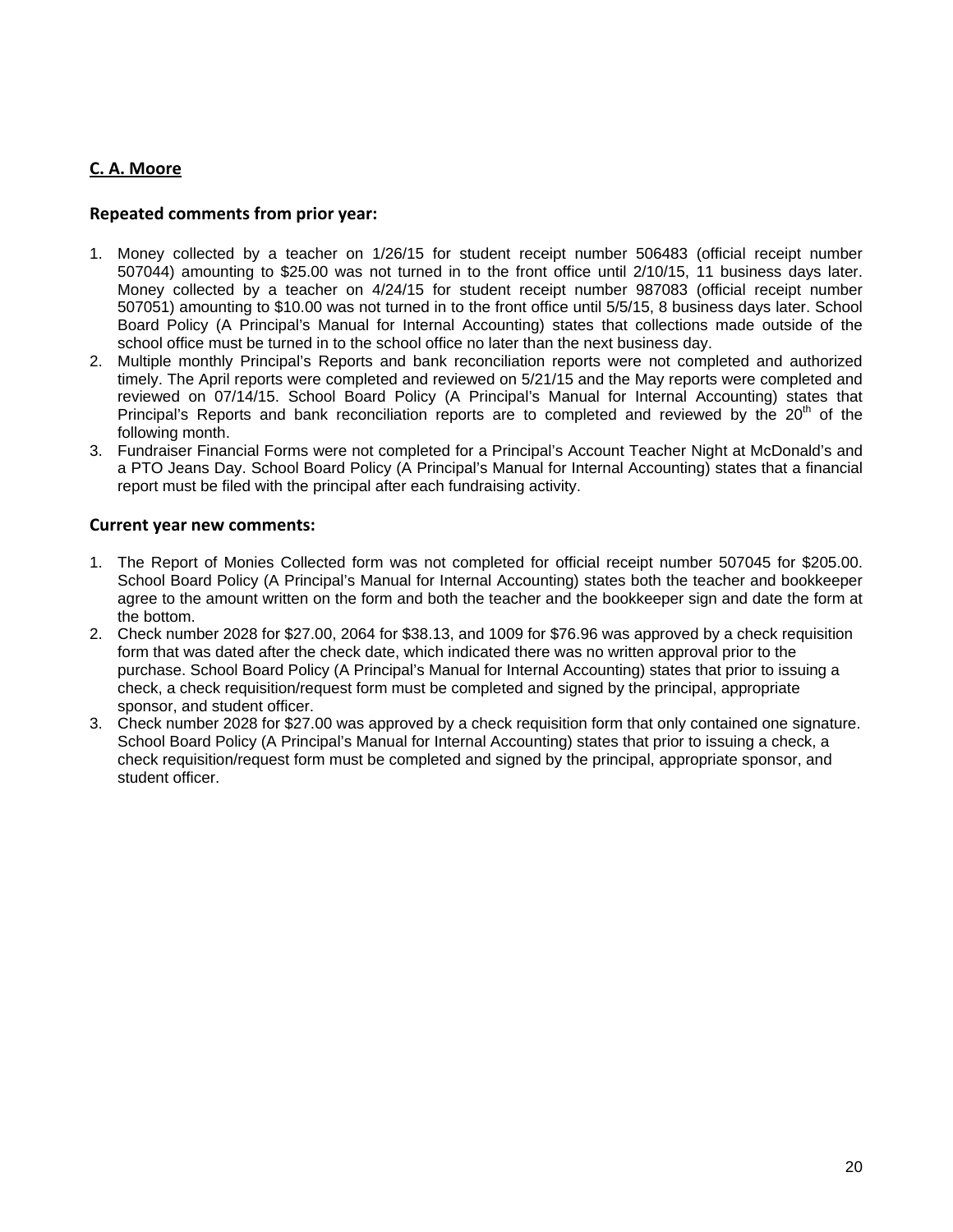#### **Fort Pierce Magnet School of the Arts**

#### **Repeated comments from prior year:**

- 1. Student receipt numbers were not always listed and/or were not available for the audit. Redbook Chapter 8, Section III, paragraph 1.4, states that all money collected by the school must be substantiated by prenumbered receipts, consecutively numbered class receipt records, reports of monies collected, prenumbered tickets, reports of tickets issued and sold, or other auditable records.
- 2. Money collected for official receipt number 357275 amounting to \$155.00 was not turned in to the front office until 3 days later. School Board Policy (A Principal's Manual for Internal Accounting) states that collections made outside of the school office must be turned in to the school office no later than the next business day.
- 3. Fundraiser Financial Forms were not completed for a Donations and FPMSA Education Foundation fundraiser. School Board Policy (A Principal's Manual for Internal Accounting) states that a financial report must be filed with the principal after each fundraising activity.
- 4. Sales tax was not paid for a FPMSA Education Foundation fundraiser in which chocolate bars were bought and resold. Sales tax was also not paid for a Dance fundraiser in which candy grams were bought and resold. School Board Policy (A Principal's Manual for Internal Accounting) states that if items are purchased to resell, they are subject to tax.
- 5. There were two checks written by Fort Pierce Magnet School of the Arts, check #3194 dated 9/23/14 and check #3213 dated 12/10/14 that had not been written off as stale dated as of June 30, 2015. School Board Policy (A Principal's Manual for Internal Accounting) states that all checks older than 6 months should be written off and stale dated check information should be retained for inclusion in the St. Lucie County School Board unclaimed property report.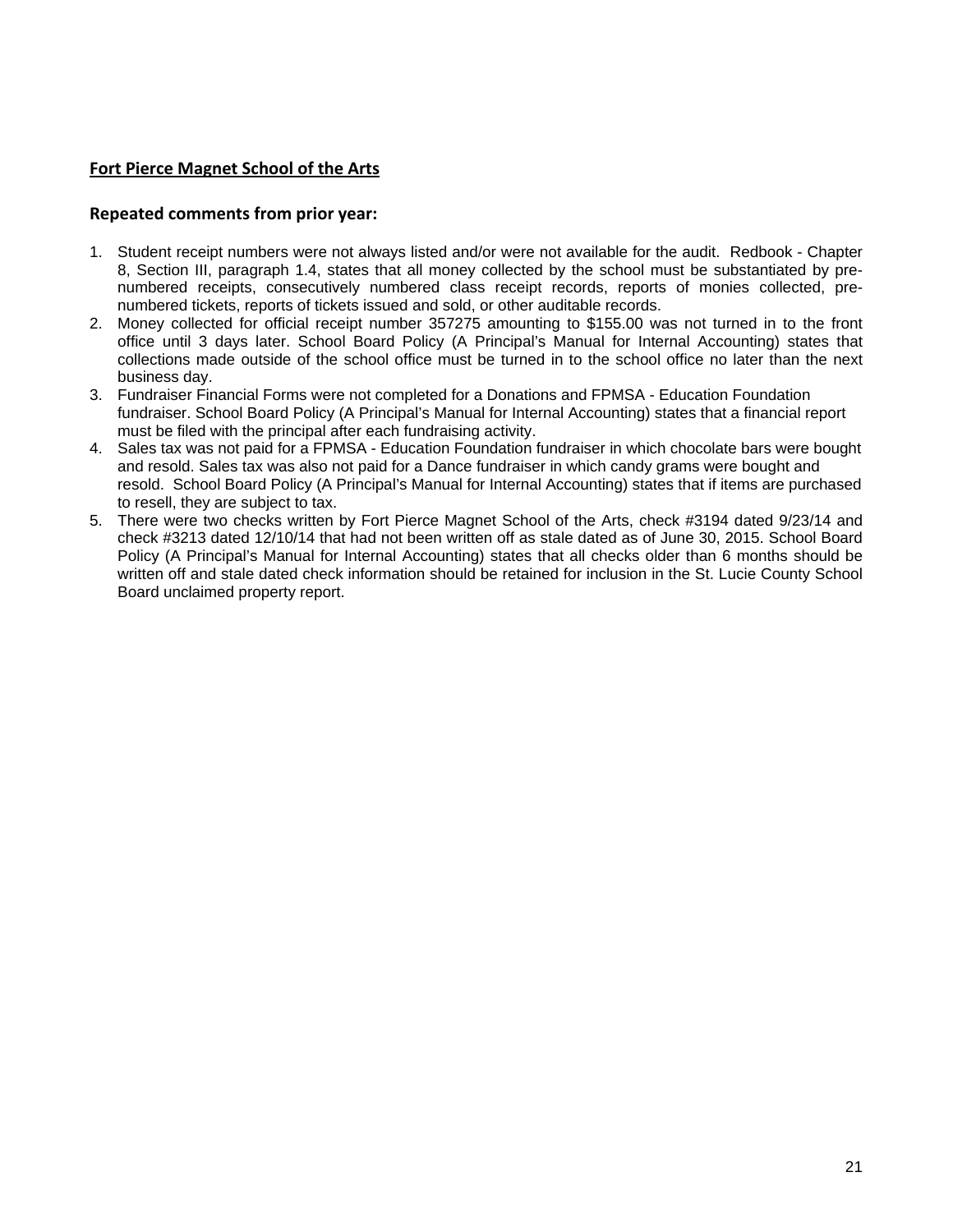#### **Manatee K‐8**

#### **Repeated comments from prior year:**

- 1. Not all monthly Principal Reports and bank reconciliations were completed and authorized timely. The October Principal Report and bank reconciliation were prepared and reviewed on December 3, 2014 and the February Principal Report and bank reconciliation were prepared and reviewed on March 24, 2014. School Board Policy (A Principal's Manual for Internal Accounting) states that Principal's Reports and bank reconciliation reports are to be completed and reviewed by the  $20<sup>th</sup>$  of the following month.
- 2. Fundraiser Financial Forms were not completed for an  $8<sup>th</sup>$  Grade Fundraiser and a Drama Fundraiser. School Board Policy (A Principal's Manual for Internal Accounting) states that a financial report must be filed with the principal after each fundraising activity.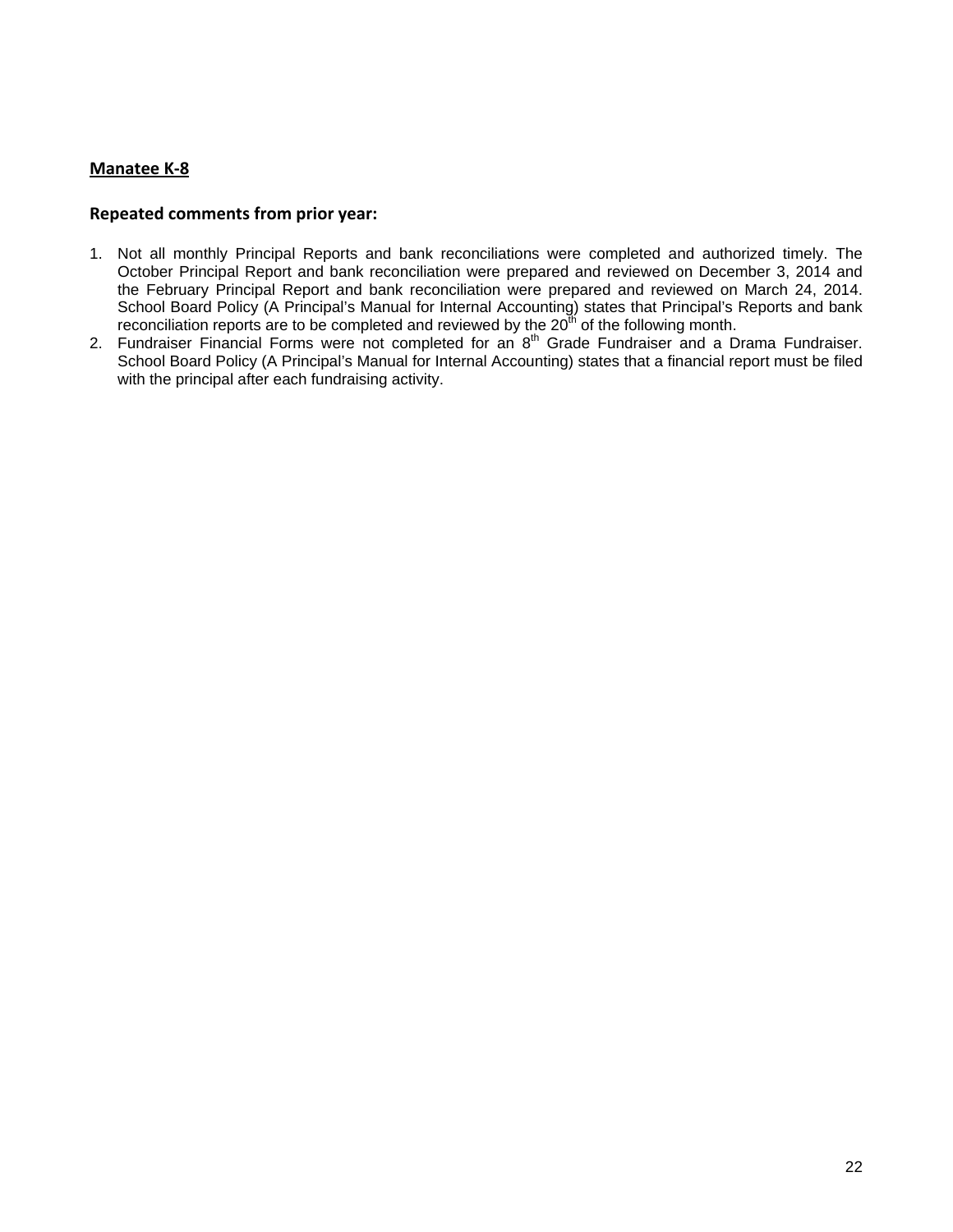#### **Mosaic Digital Academy**

- 1. Certain journal entries were not signed for approval by the principal. These include journal entry reference number 186528 for \$149.11, 189902 for \$25.00, 186525 for \$20, 186522 for \$5.00, and 186522 for \$.43. Journal entries should be reviewed and approved by the principal.
- 2. Multiple monthly Principal's Reports and bank reconciliation reports were not completed and authorized timely. The February reports were completed and reviewed on March 25, 2015, the March reports were completed and reviewed on April 28, 2015 and the May reports were completed and reviewed on July 14, 2015. School Board Policy (A Principal's Manual for Internal Accounting) states that Principal's Reports and bank reconciliation reports are to completed and reviewed by the 20th of the following month.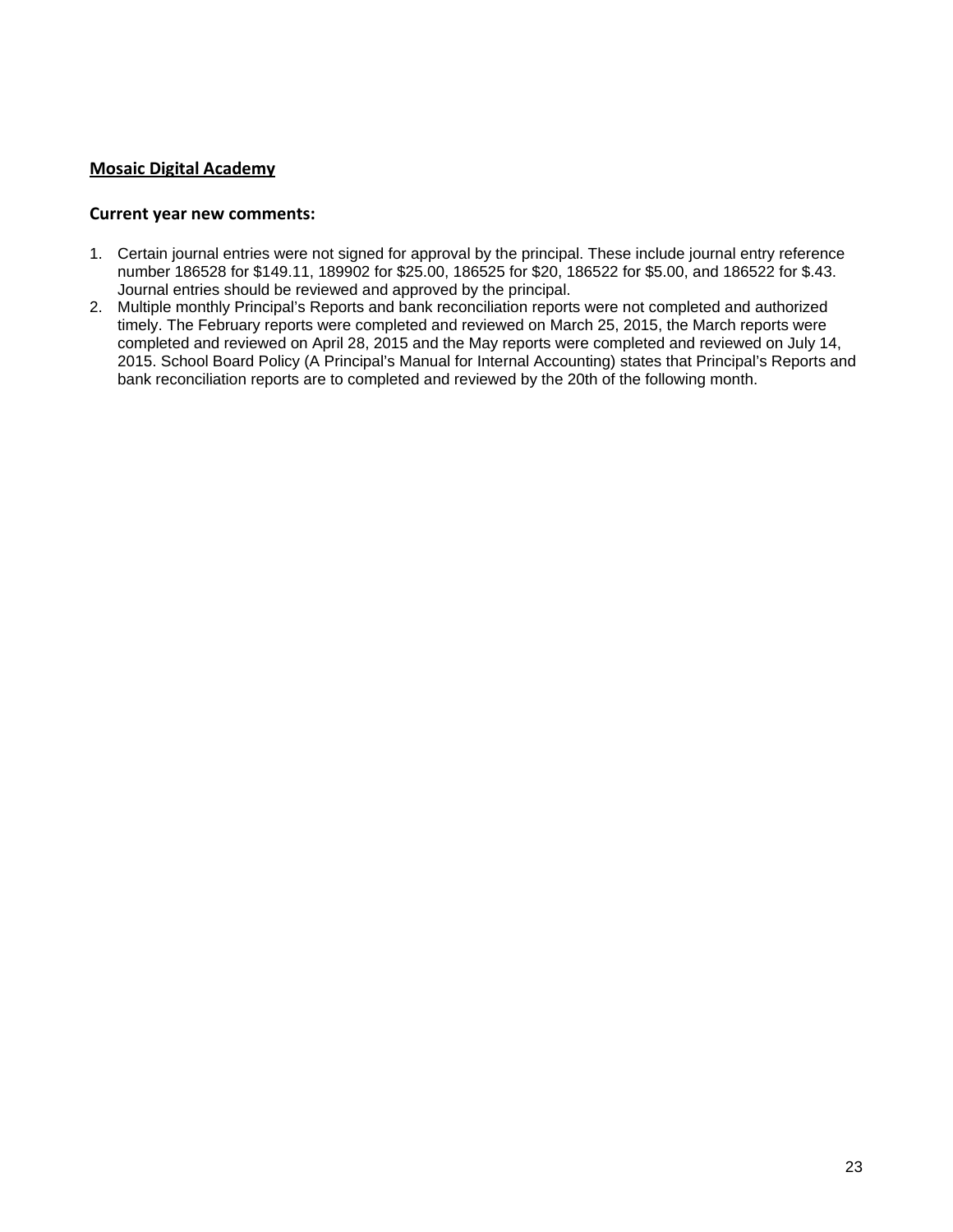# **Northport K‐8**

### **Current year new comments:**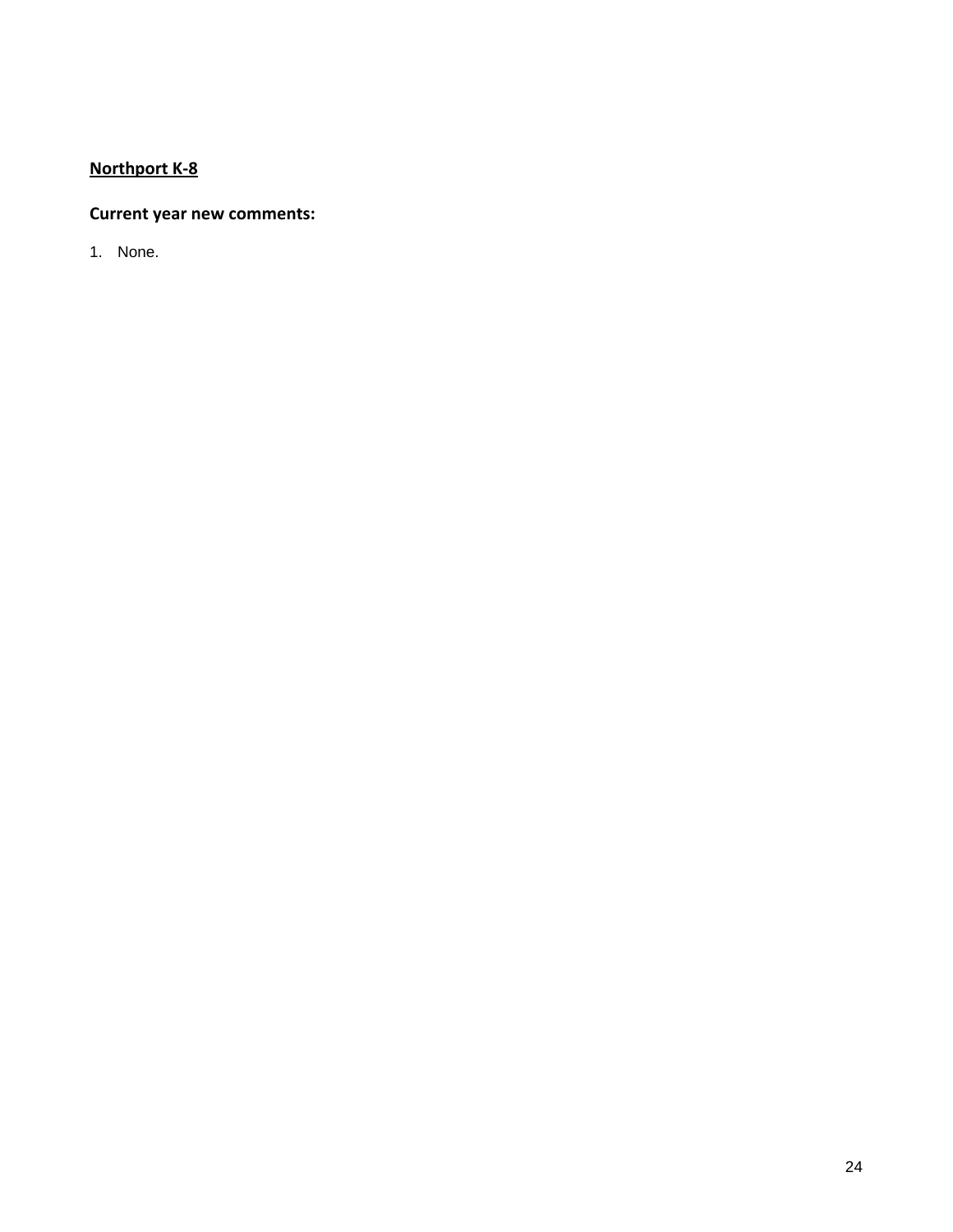#### **Oak Hammock K‐8**

#### **Current year new comments:**

1. Money collected by a teacher on 12/9/14 for student receipt number 1068543 (official receipt number 525400) amounting to \$34.00 was not turned in to the front office until 12/15/14, 4 business days later, and money collected by a teacher on 4/13/15 for student receipt number 995352 (official receipt number 525567) amounting to \$121.00 was not turned in to the front office until 4/20/15, 5 business days later. School Board Policy (A Principal's Manual for Internal Accounting) states that collections made outside of the school office must be turned in to the school office no later than the next business day.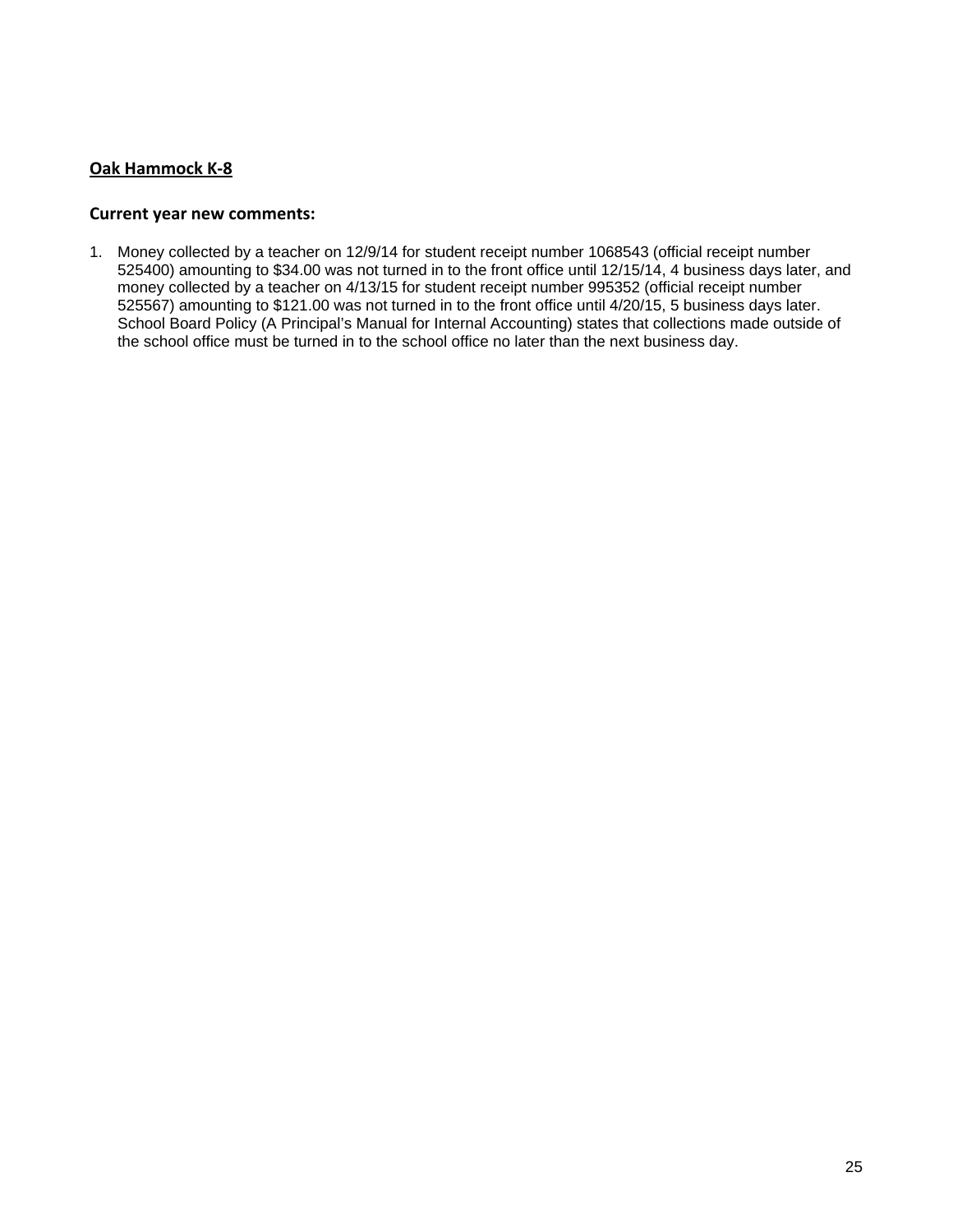#### **Palm Pointe Educational Research**

#### **Current year new comments:**

1. Multiple monthly Principal's Reports and bank reconciliation reports were not completed and authorized timely. The September reports were completed and reviewed on October 27, 2014; the November reports were completed and reviewed on January 5, 2015, and the March reports were completed and reviewed on May 11, 2015. School Board Policy (A Principal's Manual for Internal Accounting) states that Principal's Reports and bank reconciliation reports are to completed and reviewed by the 20th of the following month.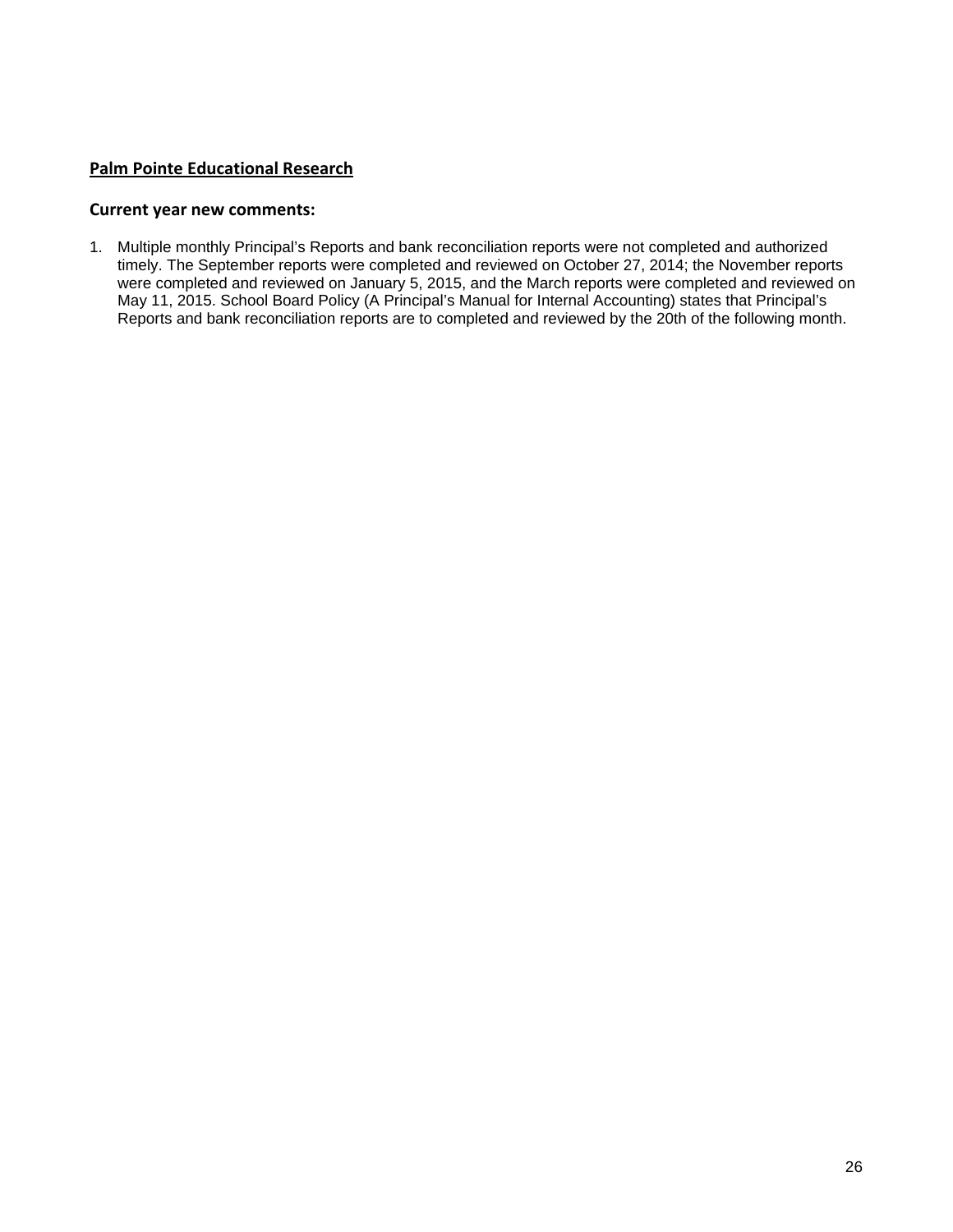#### **Performance Based Prepatory Academy**

- 1. Money collected by the bookkeeper on 2/13/15 relating to official receipt number 3, amounting to \$240 was not deposited until 2/20/15. The money for the receipt was held by the bookkeeper for 6 working days. School Board Policy (A Principal's Manual for Internal Accounting) states that funds collected must be deposited within 5 working days after receipt and are to not be held over holidays and breaks.
- 2. Multiple monthly Principal's Reports and bank reconciliation reports were not completed and authorized timely. The February reports were completed and reviewed on May 14, 2015, and the March reports were completed and reviewed on May 13, 2015. School Board Policy (A Principal's Manual for Internal Accounting) states that Principal's Reports and bank reconciliation reports are to completed and reviewed by the 20th of the following month.
- 3. Money collected by a teacher on 12/1/14 for student receipt number 1046252 (official receipt number 3) amounting to \$10.00 was not turned in to the front office until 2/13/15, 2 months later. Money collected by a teacher on 5/1/15 student receipt number 104316 (official receipt number 10) amounting to \$5.25 was not turned in to the front office until 5/5/15, 2 business days later. School Board Policy (A Principal's Manual for Internal Accounting) states that collections made outside of the school office must be turned in to the school office no later than the next business day.
- 4. No Fundraiser Financial Forms were completed for fundraisers held during the year. School Board Policy (A Principal's Manual for Internal Accounting) states that a financial report must be filed with the principal after each fundraising activity.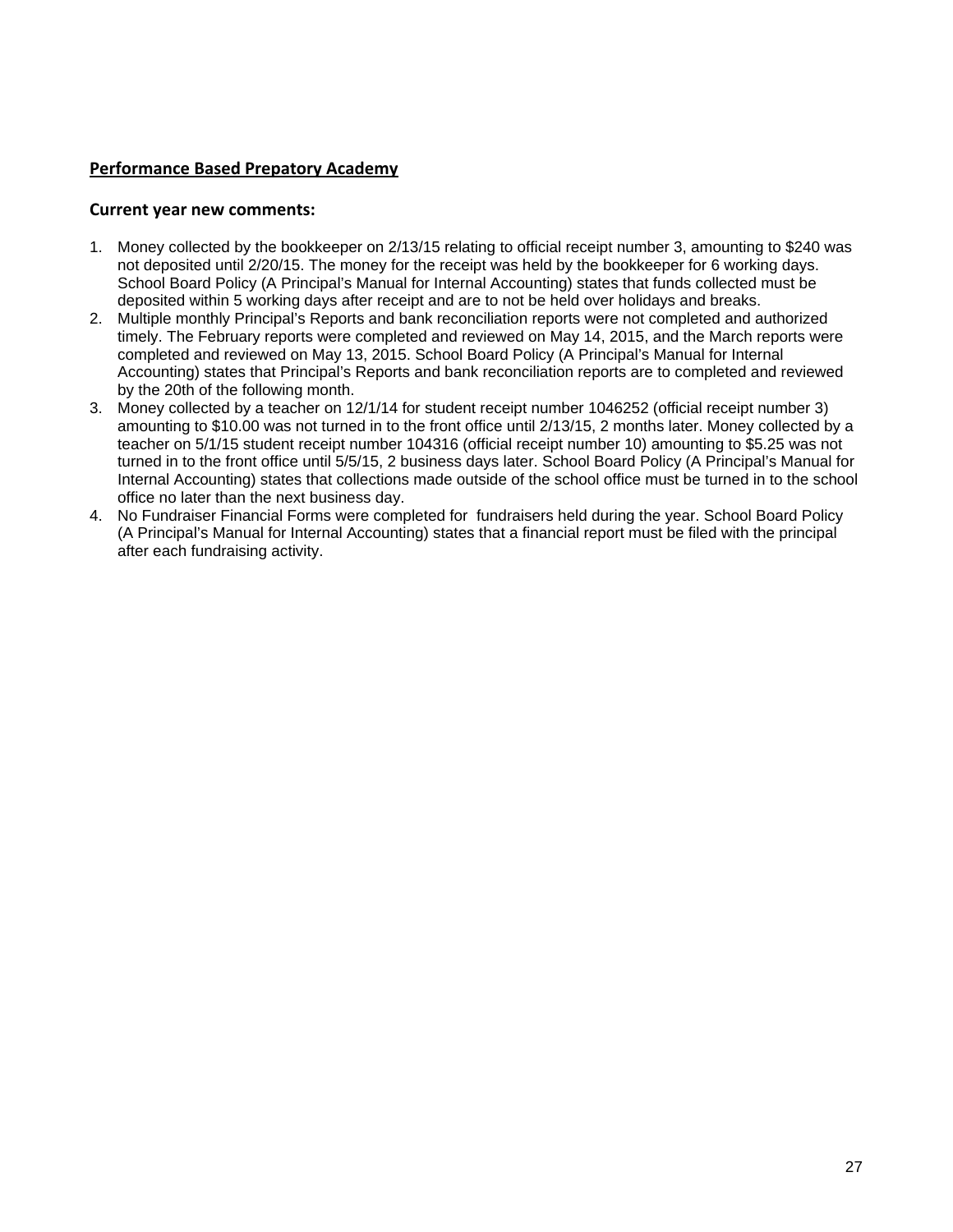#### **Samuel S. Gaines Academy**

#### **Repeated comments from prior year:**

- 1. Sales tax was not paid for a Volleyball and Basketball fundraiser in which concessions were bought and resold. School Board Policy (A Principal's Manual for Internal Accounting) states that if items are purchased to resell, they are subject to tax.
- 2. Money collected by a teacher on 12/16/14 for student receipt number 552733 (official receipt number 2972) amounting to \$6.00 was not turned in to the front office until 1/7/15, 5 business days later, and money collected by a teacher on 3/25/15 for student receipt number 933825 (official receipt number 3113) amounting to \$10.00 was not turned in to the front office until 4/6/15, 8 business days later. School Board Policy (A Principal's Manual for Internal Accounting) states that collections made outside of the school office must be turned in to the school office no later than the next business day.

#### **Current year new comments:**

1. There were thirteen checks written by Samuel S. Gaines, with dates ranging from July 28, 2014 through July 29, 2014, that at year end June 30, 2015 had not been written off as stale dated. School Board Policy (A Principal's Manual for Internal Accounting) states that all checks older than six months should be written off and stale dated check information should be retained for inclusion in the St. Lucie County School Board unclaimed property report.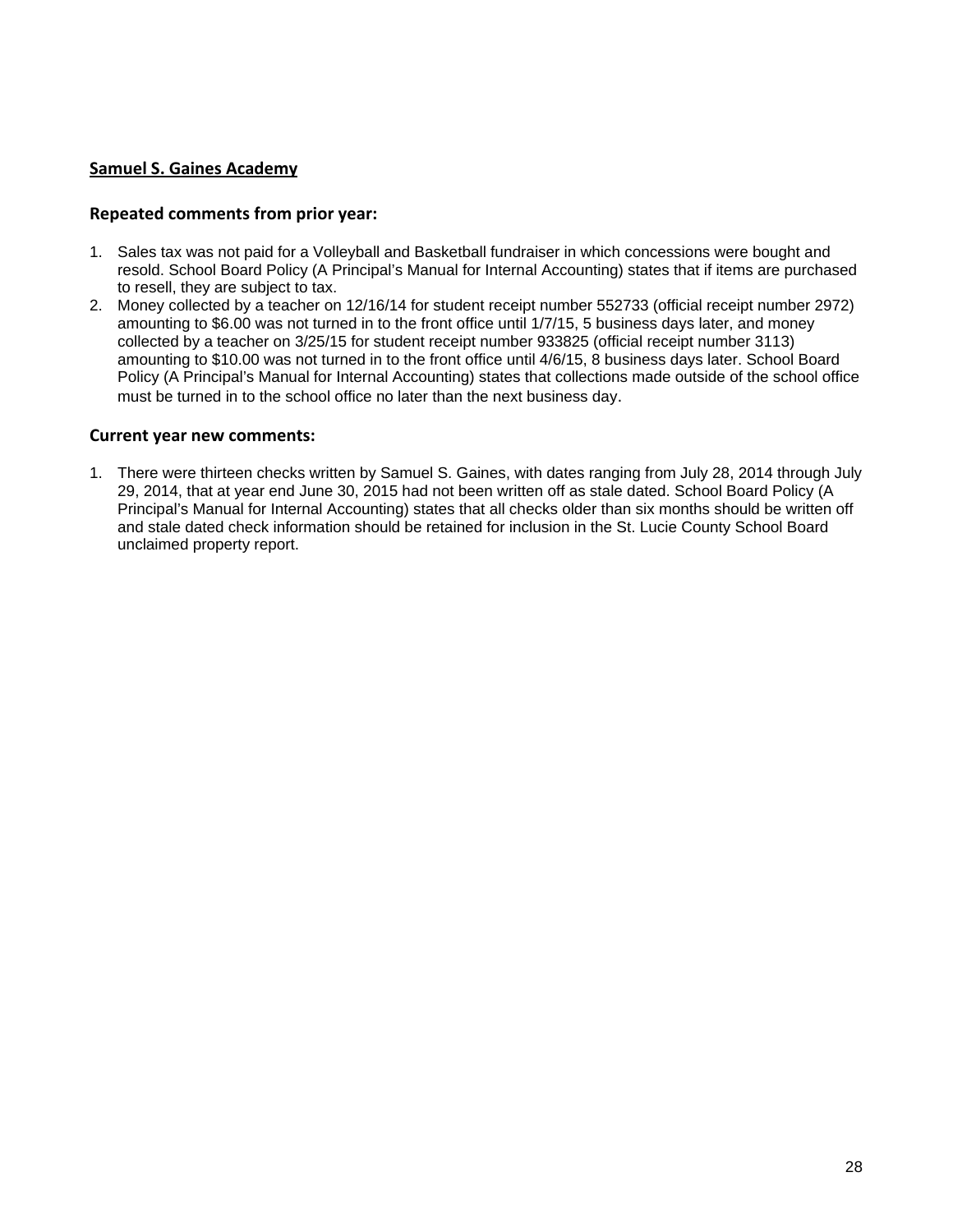# **St. Lucie West K‐8**

### **Current year new comments:**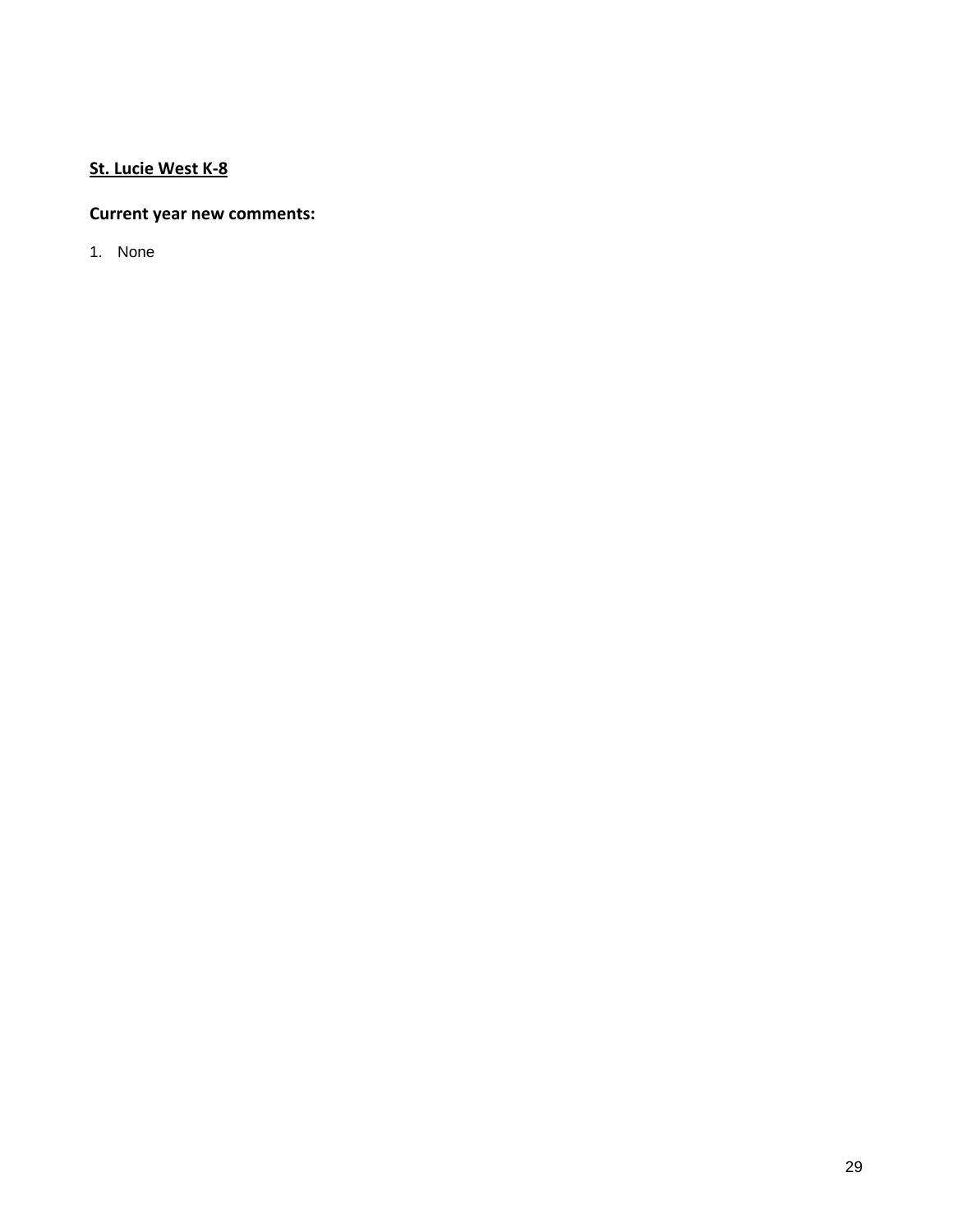# **West Gate K‐8**

### **Current year new comments:**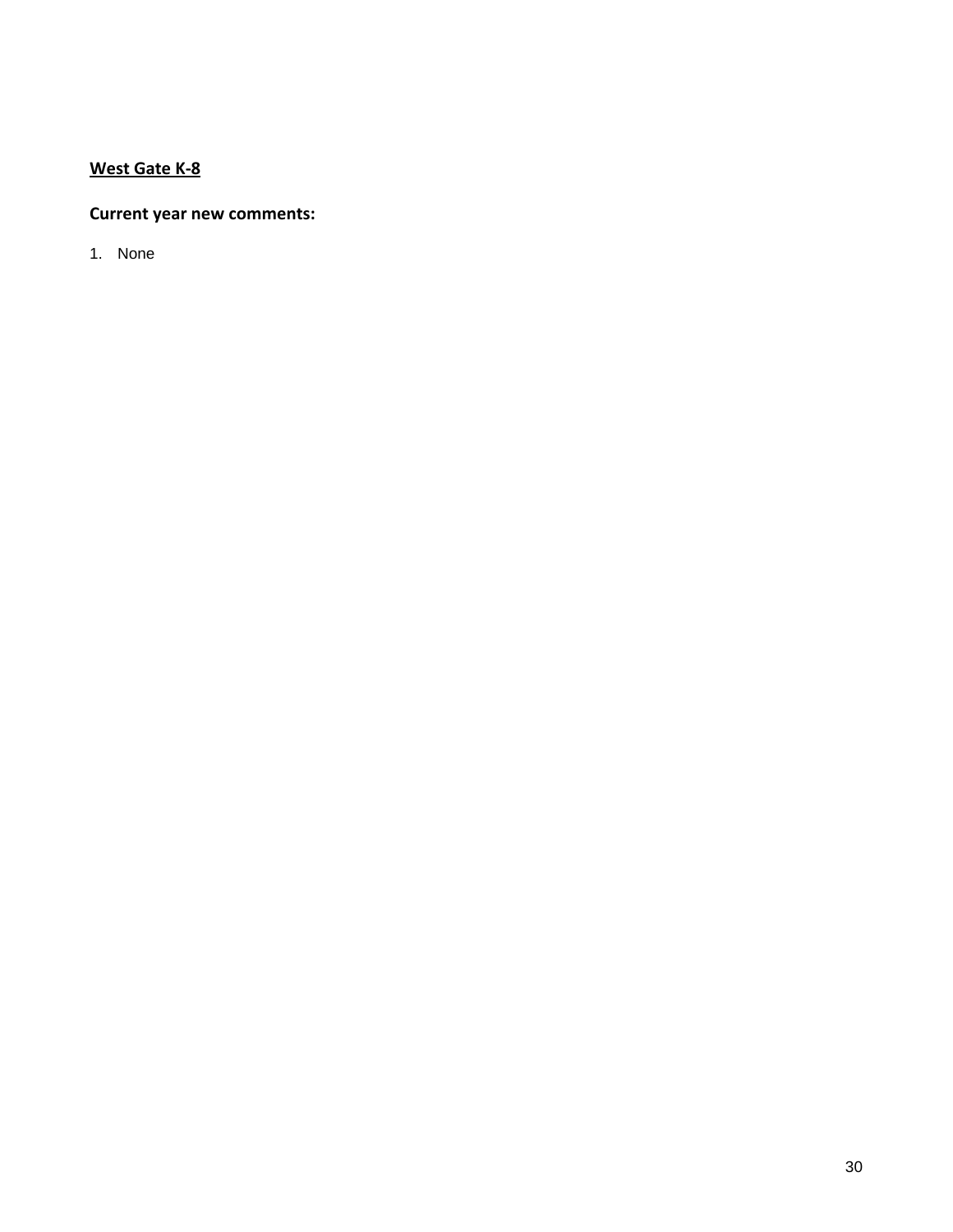# **Dan McCarty MS**

### **Current year new comments:**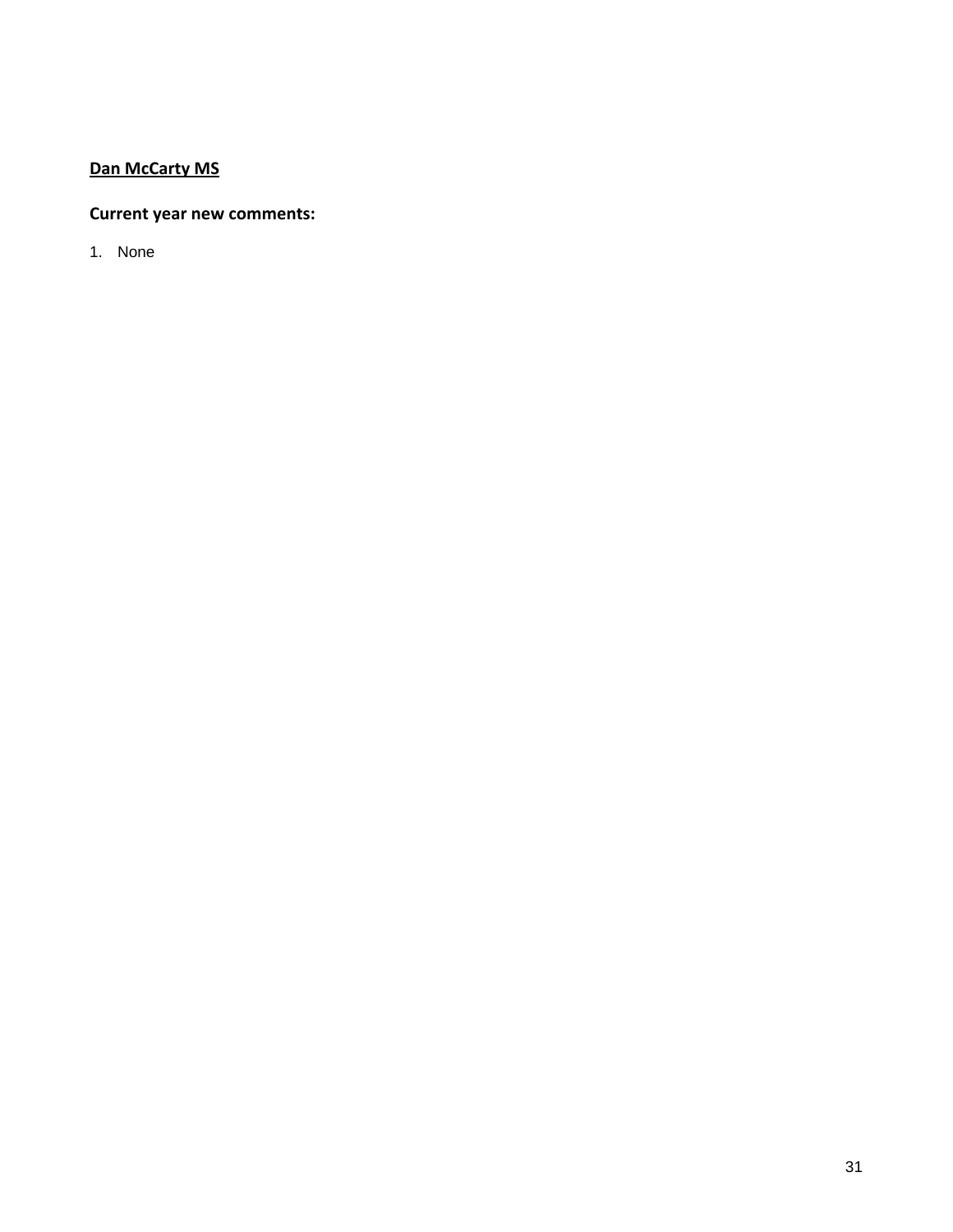#### **Forest Grove Middle**

#### **Repeated comments from prior year:**

- 1. No Fundraiser Financial Forms were completed for fundraisers tested. These include a Relay for Life, Home Economics, M.O.A Prep, Student Council, and a Band fundraiser. School Board Policy (A Principal's Manual for Internal Accounting) states that a financial report must be filed with the principal after each fundraising activity.
- 2. Sales tax was not paid for Home Economics and Student Council fundraisers in which Drinks and Carnations were bought and resold. School Board Policy (A Principal's Manual for Internal Accounting) states that if items are purchased to resell, they are subject to tax.

- 1. Student receipt numbers were not individually listed, which made it difficult to reconcile them back to the Reports of Monies Collected. Redbook- Chapter 8, Section III, paragraph 1.4, states that all money collected by the school must be substantiated by pre-numbered receipts, consecutively numbered class receipt records, reports of monies collected, pre-numbered tickets, reports of tickets issued and sold, or other auditable records.
- 2. No journal entries tested were signed for approval by the principal. Those tested include journal entry reference number 202212 for \$1,371.00, 202299 for \$1,371.00, 904 for 1,286.66, 202210 for \$1,250.00, and 202682 for \$415.48. Journal entries should be reviewed and approved by the principal.
- 3. Money collected by a teacher on 3/10/15 for student receipt number 1084968 (official receipt number 440188) amounting to \$95 was not turned in to the front office until 3/13/15 3 days later. School Board Policy (A Principal's Manual for Internal Accounting) states that collections made outside of the school office must be turned in to the school office no later than the next business day.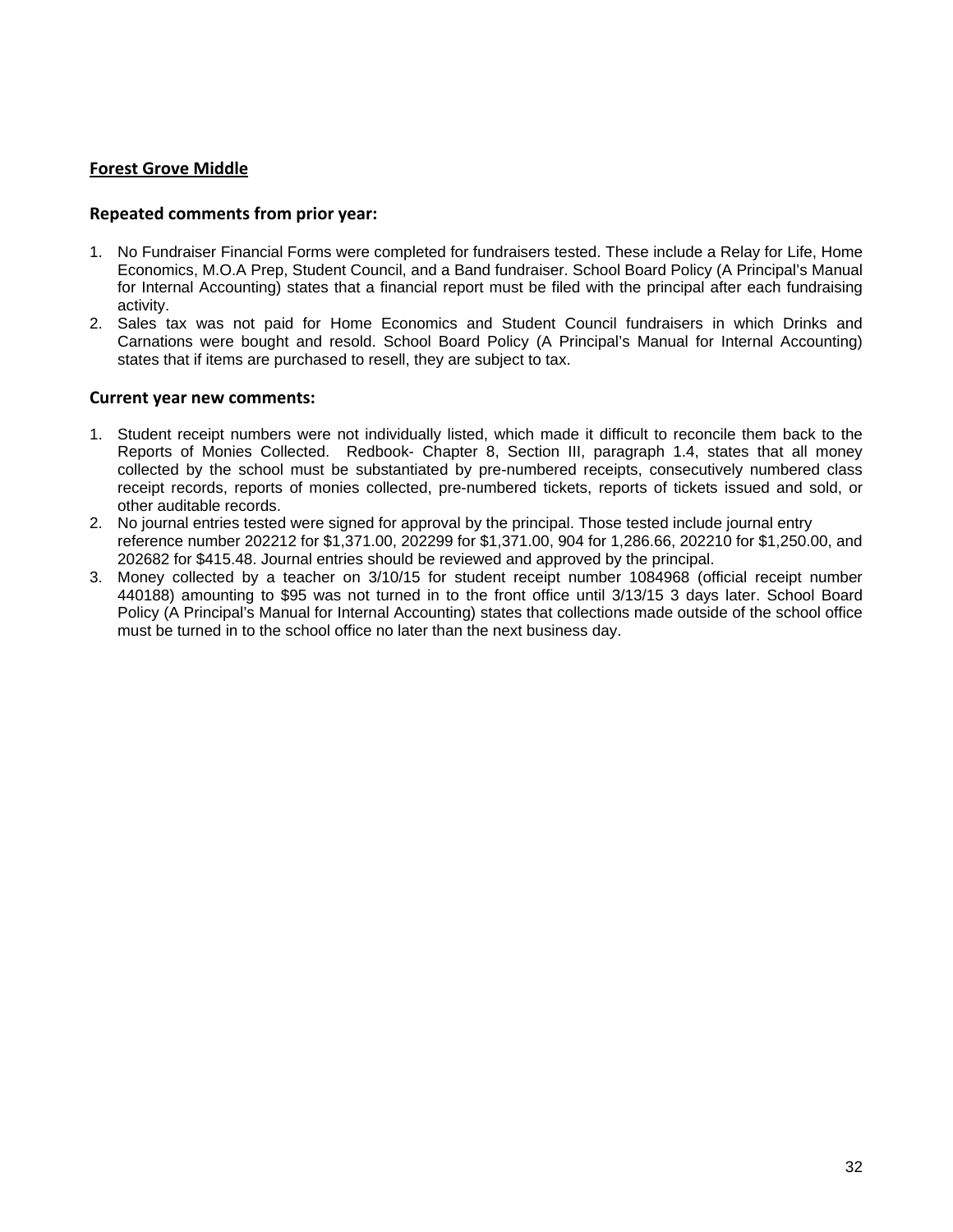# **Southern Oaks Middle**

### **Current year new comments:**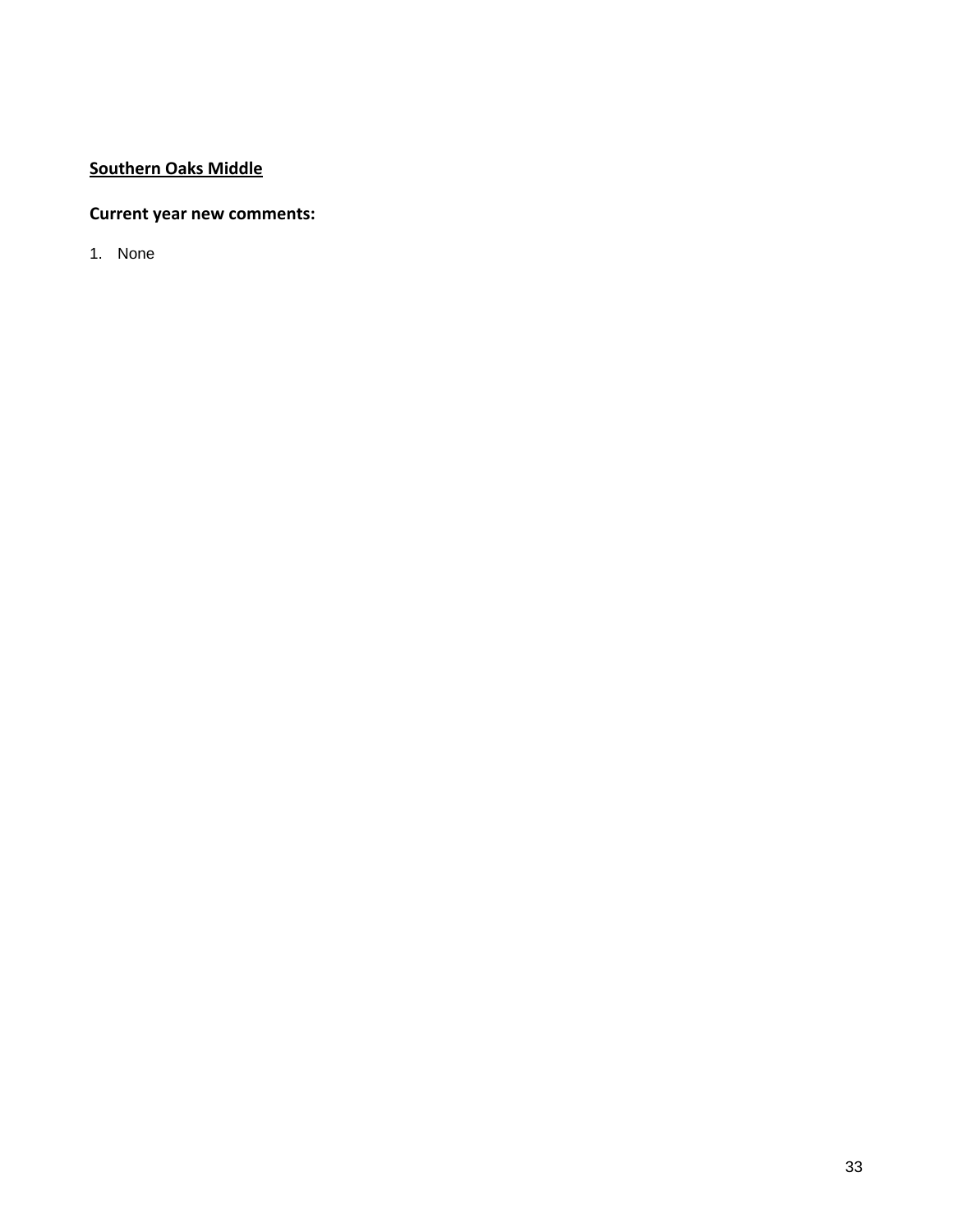#### **Southport Middle**

#### **Repeated comments from prior year:**

1. Sales tax was not paid on a NJHS fundraiser in which Bracelets were bought and resold. Sales tax was also not paid on a Sunshine Club fundraiser in which Carnations were bought and resold. School Board Policy (A Principal's Manual for Internal Accounting) states that if items are purchased to resell, they are subject to tax.

#### **Current year new comments:**

1. Check number 5000 for \$17,101.17 and Check number 6084 for \$1,528.09 were not approved by a check requisition form, which indicated there was no written approval prior to the purchase. School Board Policy (A Principal's Manual for Internal Accounting) states that prior to issuing a check, a check requisition/request form must be completed and signed by the principal, appropriate sponsor, and student officer.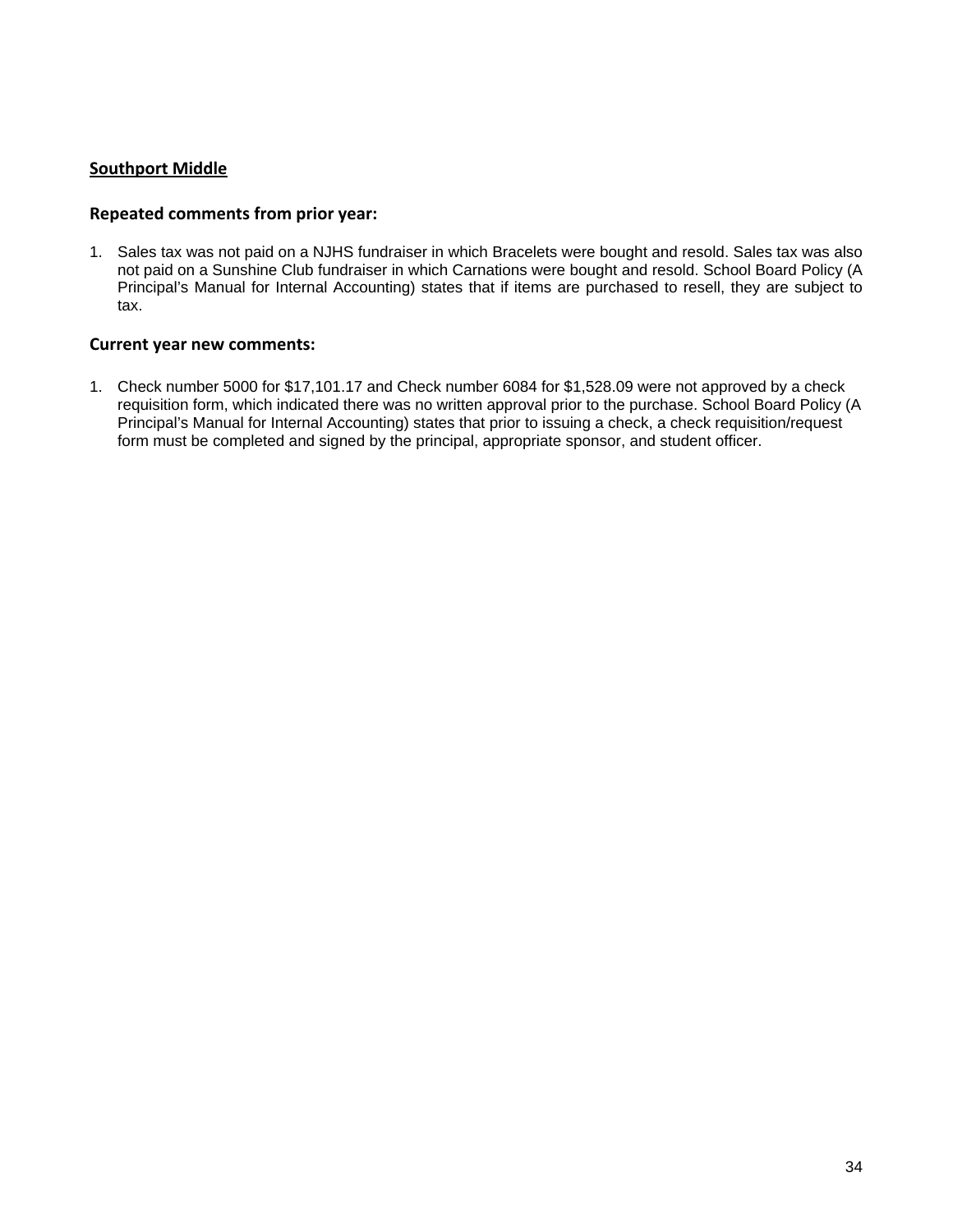#### **Fort Pierce Central High**

#### **Repeated comments from prior year:**

1. Multiple monthly Principal's Reports and bank reconciliation reports were not completed and authorized timely. The August reports were completed and reviewed on October 1, 2014, October reports were completed and reviewed on December 11, 2014, December reports were completed and reviewed on February 2, 2015, January reports were completed and reviewed on February 25, 2015, February reports were completed and reviewed on March 26, 2015, March reports were completed and reviewed on April 22, 2015, and April reports were completed and reviewed on June 5, 2015. School Board Policy (A Principal's Manual for Internal Accounting) states that Principal's Reports and bank reconciliation reports are to completed and reviewed by the 20th of the following month.

- 1. There were two checks written by Fort Pierce Central High with dates ranging from July 17, 2014 through December 3, 2014 that at year end June 30, 2015 had not been written off as stale dated. School Board Policy (A Principal's Manual for Internal Accounting) states that all checks older than six months should be written off and stale dated check information should be retained for inclusion in the St. Lucie County School Board unclaimed property report.
- 2. Money collected by a teacher on 10/13/14 for student receipt number 837785 (official receipt number 355724) amounting to \$20.00 was not turned in to the front office until 10/16/14, 3 business days later. School Board Policy (A Principal's Manual for Internal Accounting) states that collections made outside of the school office must be turned in to the school office no later than the next business day.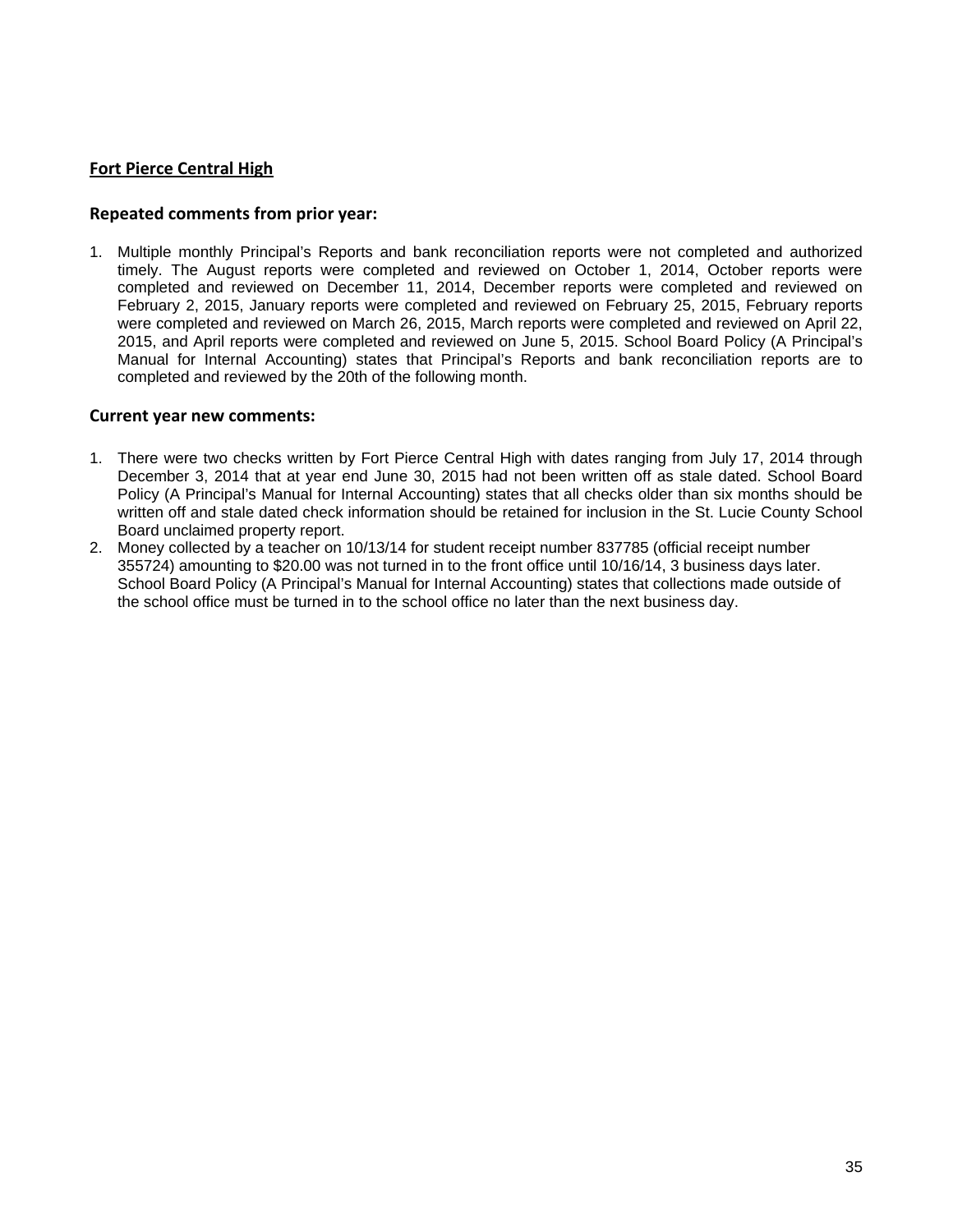#### **Fort Pierce Westwood High**

### **Current year new comments:**

1. Sales tax was not paid for a Girls' Volleyball fundraiser in which T-Shirts were bought and resold. School Board Policy (A Principal's Manual for Internal Accounting) states that if items are purchased to resell, they are subject to tax.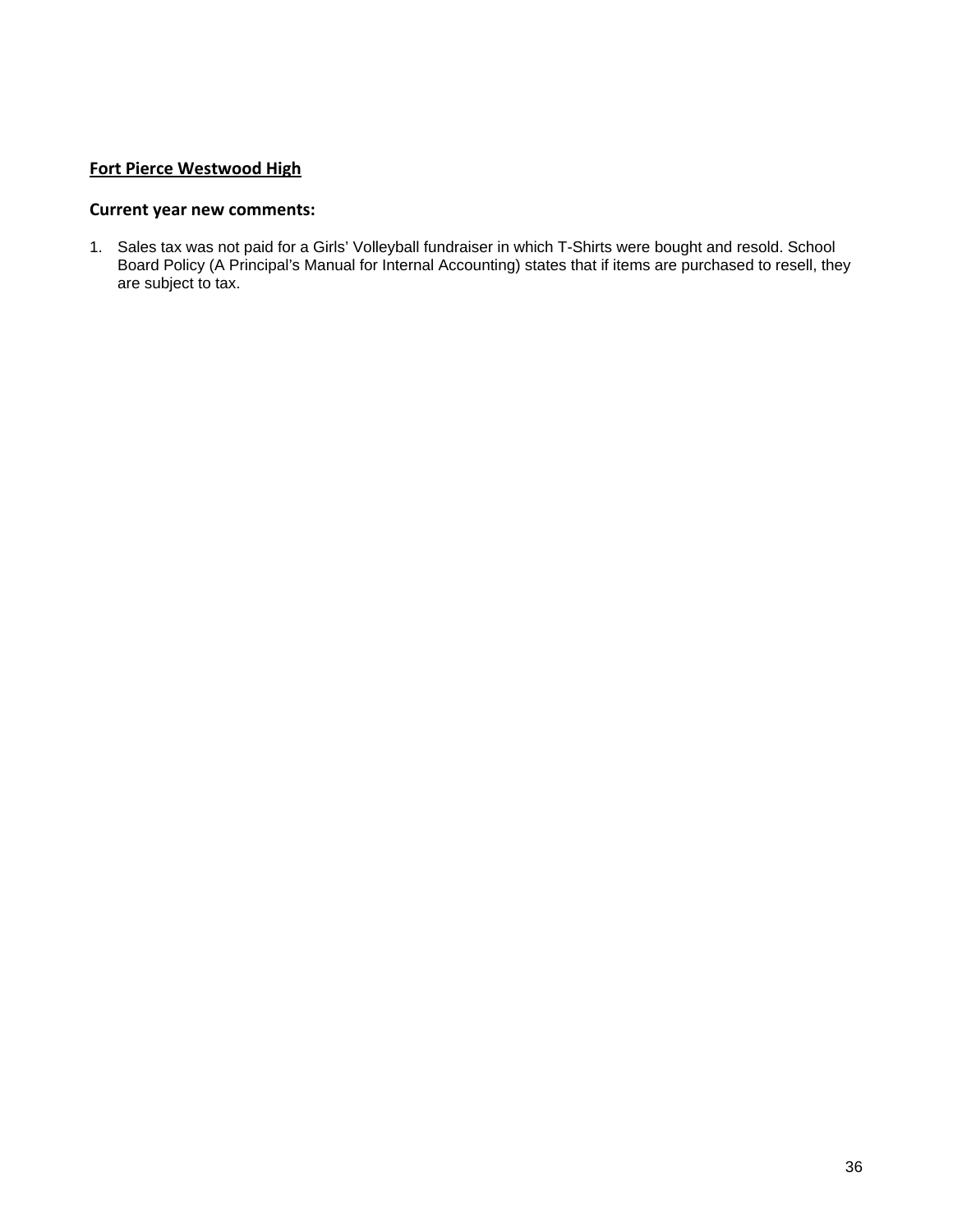#### **Lincoln Park Academy**

#### **Current year new comments:**

1. Money collected by a teacher for student receipt number 680872 (official receipt number 371270) amounting to \$25.00 was collected on 2/27/15 but was not turned in to the front office until six business days later on 3/9/15. School Board Policy (A Principal's Manual for Internal Accounting) states that collections made outside of the school office must be turned in to the school office no later than the next business day.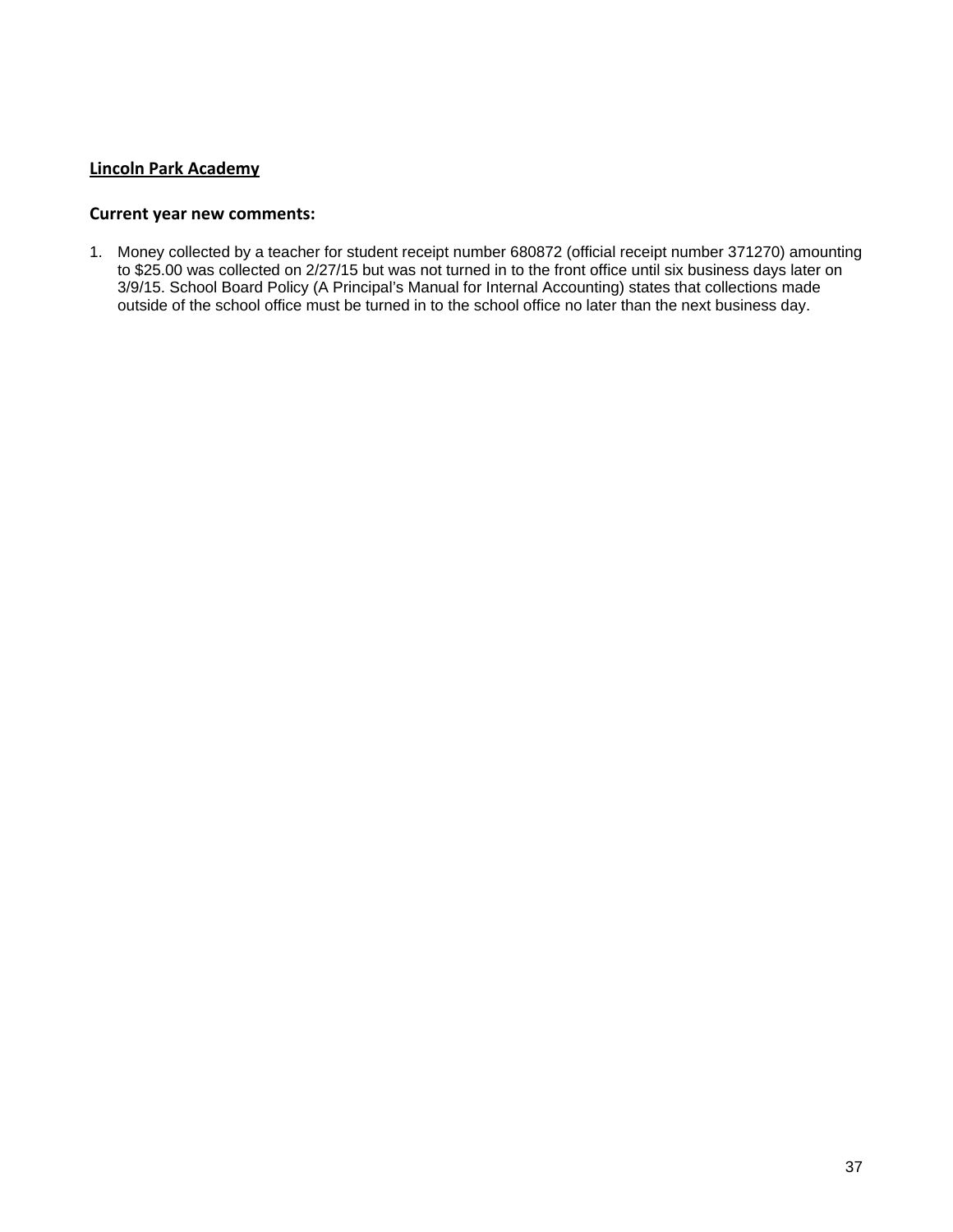#### **Port St. Lucie High**

#### **Current year new comments:**

1. Monthly Principal's Reports and bank reconciliation reports were not always completed and authorized timely. The April reports were completed and reviewed on May 27, 2015. School Board Policy (A Principal's Manual for Internal Accounting) states that Principal's Reports and bank reconciliation reports are to completed and reviewed by the 20th of the following month.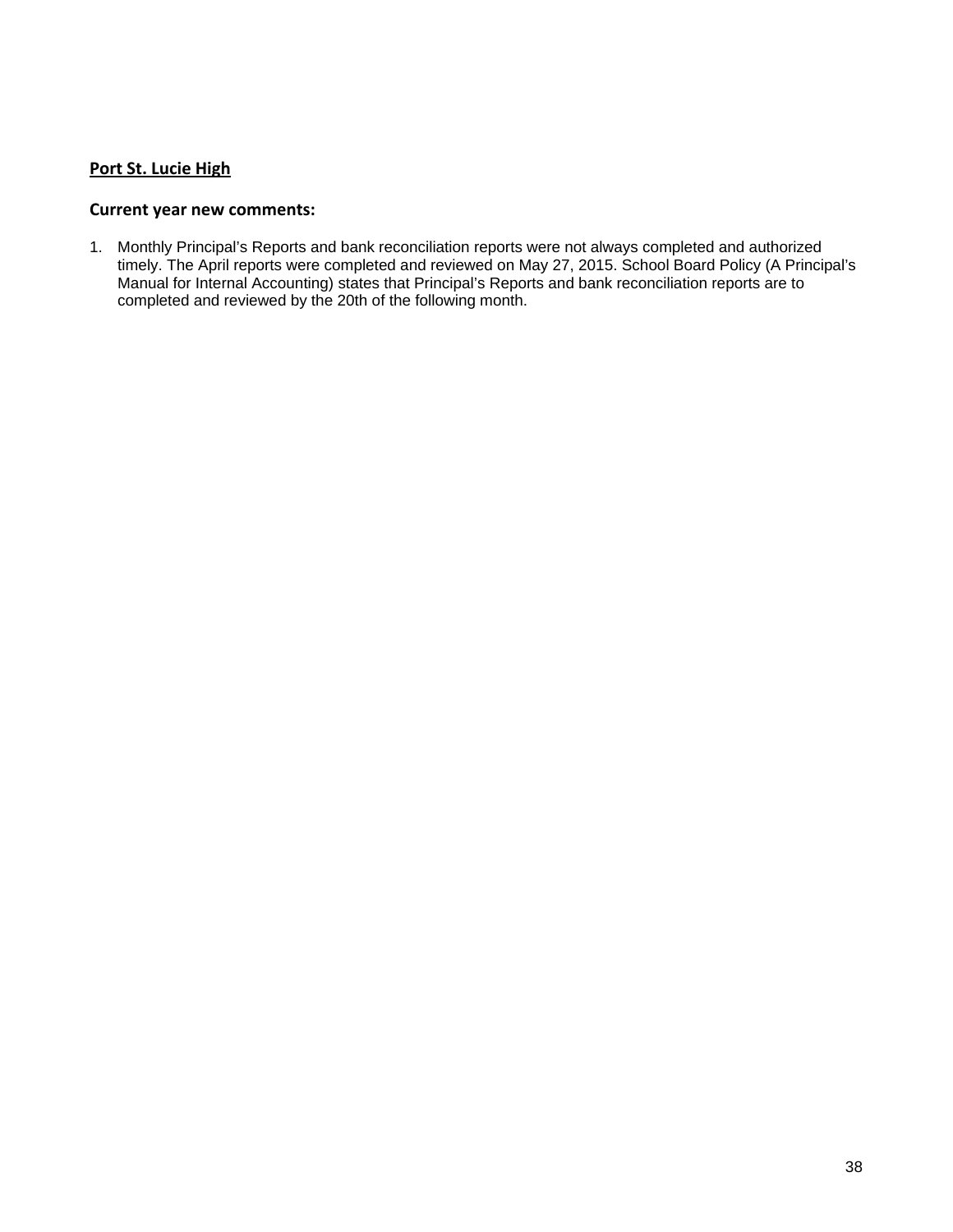#### **St. Lucie West Centennial High**

- 1. Money collected by a teacher on 12/5/14 for student receipt number 1193893 (official receipt number 442029) amounting to \$20.00 was not turned in to the front office until 12/10/14, 3 business days later. School Board Policy (A Principal's Manual for Internal Accounting) states that collections made outside of the school office must be turned in to the school office no later than the next business day.
- 2. Monthly Principal's Reports and bank reconciliation reports were not always completed and authorized timely. The May reports were completed and reviewed on June 24, 2015. School Board Policy (A Principal's Manual for Internal Accounting) states that Principal's Reports and bank reconciliation reports are to completed and reviewed by the 20th of the following month.
- 3. A Fundraiser Financial Form was not completed for a Boys' Basketball fundraiser. School Board Policy (A Principal's Manual for Internal Accounting) states that a financial report must be filed with the principal after each fundraising activity.